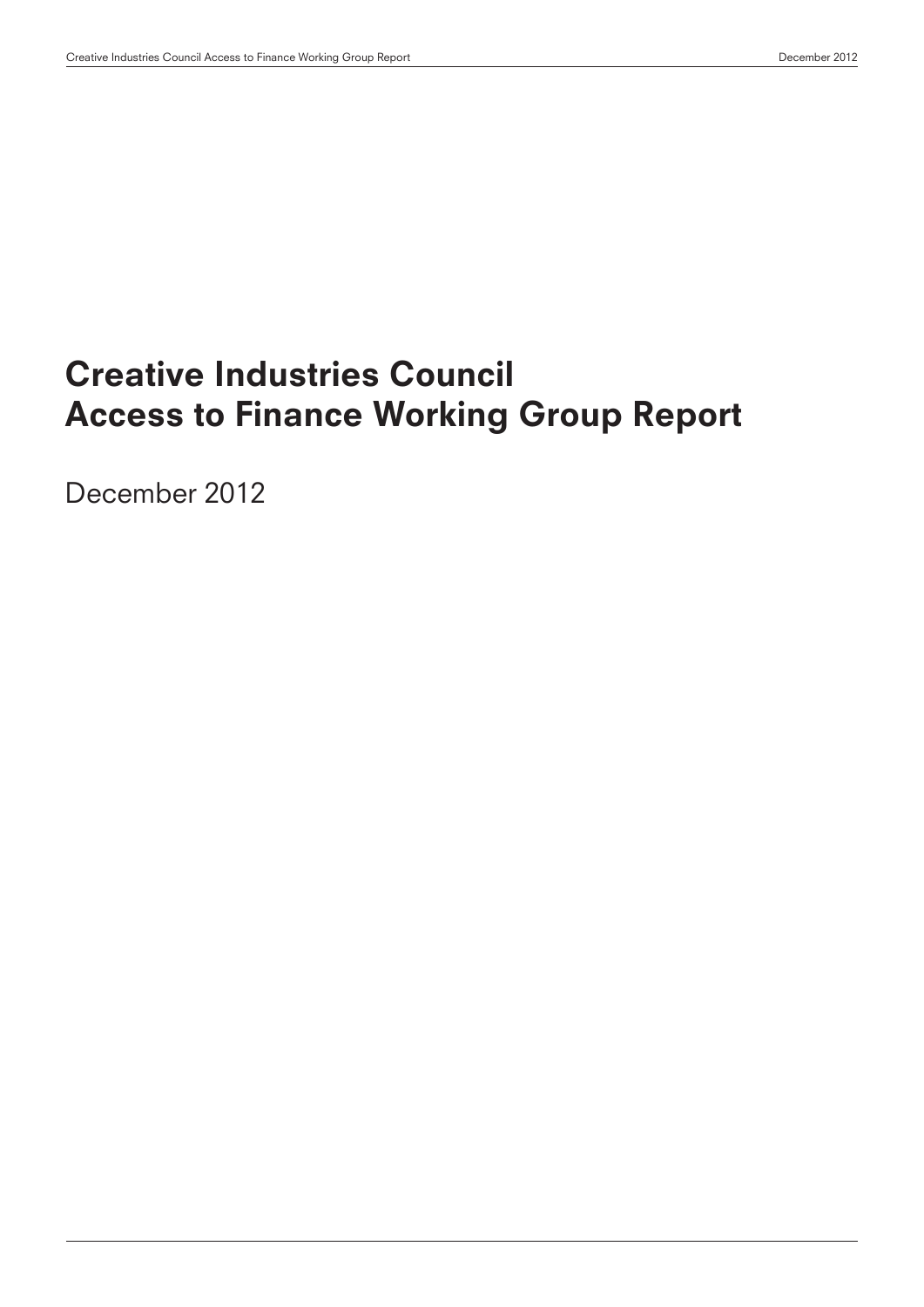# The UK Creative Industries: over talented, under resourced

Foreword from the chair of the Working Group

The UK is arguably the most creative nation in the world. UK music, television, film, games, fashion, design, advertising and architecture is celebrated around the world. But whilst UK creative talent might win coveted artistic awards, too often is the case that the revenue derived from their endeavours is banked overseas. Given our unique ability to create world-beating intellectual property, the opportunity to contribute more to UK GDP is often lost when content is produced on a work-for-hire basis for foreign companies and investors who see greater value in UK intellectual property than we do ourselves. If we are to truly make an economic success of the creative industries in the UK, we must aim to retain legal ownership of intellectual property in the UK so that the global taxable revenues from its exploitation flow back to the UK. Consequently, we believe there is an urgent need to better understand the critical relationship between intellectual property ownership and risk capital.

Whilst the creative industries are currently defined as a group of content. service and craft businesses, their traditional taxonomy is being challenged by the speed of technological change. Demand-led service companies are inherently less risky than supply-led content companies. In the main, content companies are under-capitalised, one consequence being that they are unable to retain ownership of their IP, typically trading it away for project finance. We decided, therefore, to focus the Access To Finance report on creative content companies whose needs are greatest and whose issues are least understood by the investment community. With the explosion of digital content being served to global markets via high-speed broadband, it is important to understand the potential of these companies to scale, thereby offering significant returns on investment.

The generation of intellectual property in the creative industries tends to come from a myriad of small or start up enterprises. These companies require finance to become established, but few have fixed assets. The intangibles

assets they generate during development are difficult to value until after launch, making it difficult for financiers to invest if they do not understand the sector and its business models. Moreover, content businesses, especially digital content businesses, are 'hit driven', therefore requiring a portfolio approach to investment to mitigate risk. It is inappropriate to apply 'old world' ways of valuing these businesses. Creative ideas are being turned from concept into reality at a rate that is impossible for traditional investors to respond to. The world is moving from analogue to digital, from products to services, and from premium pricing to freemium. The new challenge is customer acquisition, retention and monetisation. Data is key to assessing risk. In the digital world, analytics and metrics are necessary to understand customer behaviour and spending, and more useful than P&Ls and their guestimate assumptions. Creative content entrepreneurs should not, therefore, think of 'old world' banks as their first port of call to raise finance. High street banks are not best placed to provide the type of investment required. Nor should they be. The real need is for equity investment, not loans, in order to scale.

Innovation will undoubtedly accelerate economic recovery. Innovation in access to finance such as crowd funding, creative industry funds or a business bank to invest in content creators will help drive growth in the creative industries. However, access to finance is just part of the bigger picture to make the UK the best place to do business and become globally competitive. In addition, critical mass of activity in the sector can only result from:

- 1. Sustained government commitment and support
- 2. Providing a skilled workforce built on the introduction of computer science in the classroom
- 3. Continued promotion of art and de sign in the classroom
- 4. Promoting the creation and retention of intellectual property
- 5. Better understanding of digital creative content businesses and their potential to scale
- 6. Investing in super high-speed broadband.

Together they will help to create a landscape in which creative minds will flourish and creative content-owning businesses will be built.

For too long the creative industries have been seen as 'fluffy' and run by 'luvvies'. For too long, they have been overtalented and under-resourced. There is a real opportunity for designers, artists and creative technologists to realise the true wealth-creating potential of their creativity and innovation. In order to grasp the opportunity, investors must learn to understand creative innovators, and creative innovators must learn to make themselves investor-ready. Working together, and with the backing of Government, the UK could double the size of the sector over the next decade. The economic benefits of our creative output as content owners is infinitely greater than our status as an awardwinning but fee-earning, work-for-hire nation. The challenge for public policy is to address the shortage of risk capital in creative content companies and the dire consequences if ignored.

I would like to thank all those from the Access to Finance working group who gave their time and invaluable expertise in contributing to the report, in particular Helen Burrows who drafted the report, and also Caroline Norbury and John Newbigin for their exceptional help and guidance.

### Ian Livingstone

### Chair of the Creative Industries Council Access to Finance Working Group

December 2012

1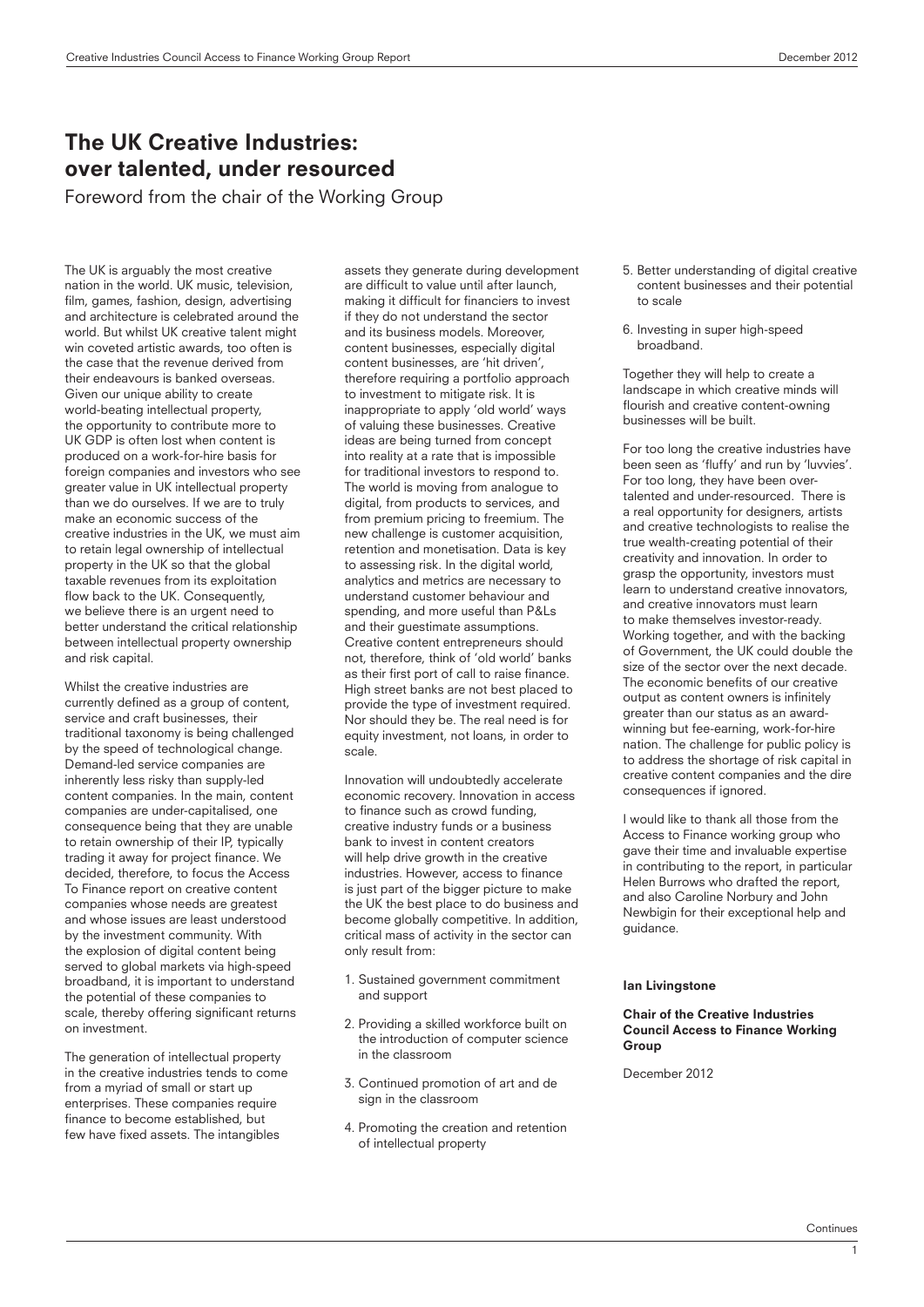# **Contents**

| <b>Executive Summary</b>                                                                                      | page 3  |
|---------------------------------------------------------------------------------------------------------------|---------|
| Part 1: The global and UK opportunity and an overview of sector structure                                     | page 6  |
| Part 2: Understanding the Access to Finance problem                                                           | page 11 |
| Part 3: Understanding the problem: drivers of structural market failure                                       | page 14 |
| Part 4: Potential solutions and recommendations                                                               | page 17 |
| Appendix: The wider growth and global competitiveness context and list<br>of the members of the Working Group | page 22 |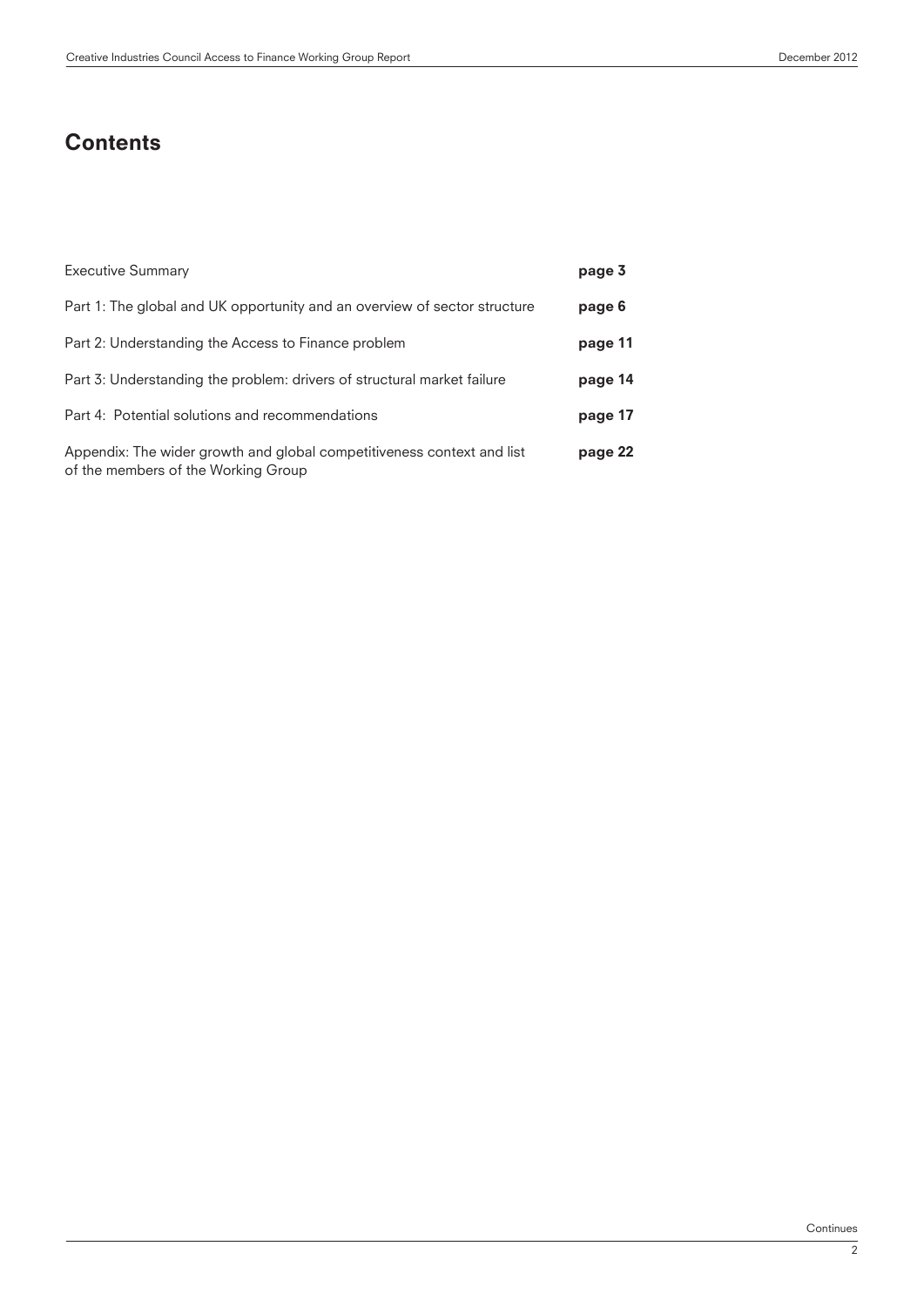### Executive Summary

The creative industries are growing rapidly across the globe. As a 2010 UN report says: 'In 2008, the eruption of the world financial and economic crisis provoked a drop in global demand and a contraction of 12 per cent in international trade. However, world exports of creative goods and services continued to grow, reaching \$592 billion in 2008 — more than double their 2002 level, indicating an annual growth rate of 14 per cent over six consecutive years. This is… one of the most dynamic sectors of the world economy.' 1

While the UK has an almost unique record in generating creative products and services, from music and television to architecture and design, we have a less enviable track record in turning that creativity into sustainable and scaleable businesses.

Access to finance has long been reported as a key challenge for the UK creative industries when it comes to realizing their economic potential. In May 2011, BIS and DCMS published research, 'Access to Finance for Creative Industry Businesses' 2. This research, discussed in detail in part 2 and 3 of this report, identified a specific market failure for creative content SMEs, beyond the wider economic and finance issues that have impact on all SMEs.

At the first meeting of the Creative Industries Council (CIC) in July 2011, the Council discussed this research and agreed to set up a working group to recommend initiatives to address the situation.

The Access to Finance (A2F) Working Group's prime focus has been on the needs of creative content SMEs (gaming, music, film and TV, publishing, as well as the many innovative cross-over social

and digital businesses)  $3$  rather than the big distribution companies and service industries which have different issues, even though they are also part of the creative industries. This is for two reasons: first the research found a specific market failure in access to finance for these sub-sectors; second, the Working Group believes that many creative content businesses, especially those that cross over into the rapidly developing social media and tech sectors, have the potential for fast, scalable growth and job creation. Nevertheless, the Working Group believes that many of the measures we suggest, will also work for SMEs in other parts of the sector, such as fashion.

A2F has often been discussed by different parts of the creative industries as a single issue, which brings the implication or expectation that there may be one simple solution. In fact access to finance in the creative industries may refer to several different scenarios. Part of the policy challenge is developing a clearer understanding of the different scenarios and their drivers and then in this context considering the possible solutions.

Broadly, A2F in the creative industries can be split into five distinct scenarios:

- 1. Fast growing, scalable businesses which offer the potential for high returns and are seeking investment
- 2. Stable growth businesses that require some form of credit

Both of these face A2F challenges driven by both the current economic environment (which affects all businesses) and the additional market failure associated with this sector identified by BIS / DCMS research. 4

- 3. New business ideas and smaller / earlier stage growth businesses which are seeking seed investment
- 4. Smaller businesses which require some form of credit

Here, again, businesses face A2F challenges driven both by current economic circumstance and the additional market failure in this sector identified by BIS / DCMS research.

5. Creative ideas or projects that are seeking and failing to find funding

At any one time there are many film scripts seeking funding to go into production, many bands are seeking funding to record or go on tour. The fact that some of these projects have not, and may never, receive funding is not a market or business policy failure so much as a personal disappointment for the individuals involved. On the contrary, one of the requirements for a successful creative sector is to continually generate an abundance of ideas for projects, some of which will never make it off the page, although this is little comfort if it is your script or album that isn't going to get made.

The Government can and does offer funding support via the Arts Council, BFI and similar bodies for creative projects and organisations that are not or are unlikely to become commercial enterprises. While there is some cross over between the two areas (for example the notable commercial success of National Theatre productions in recent years) the focus here is on scalable businesses and business ideas that will one day grow beyond the need for support.

<sup>1</sup> UNCTAD and UNDP Creative Economy Report 2010 pg xxiii http://archive.unctad.org/en/docs/ditctab20103\_en.pdf

<sup>2</sup> BIS and DCMS Access to Finance for Creative Industry Businesses Final Report May 2011 pg. 2

<sup>3</sup> Following the distinctions of 'content', 'service' and 'relic' businesses put forward by the Technology Strategy Board in 'Creative Industries Strategy 2009 – 2012' suggests grouping the thirteen sub sector in the creative industries into three areas: Artifact (arts and antiques, crafts, fashion) Service (Architecture, Design and Advertising) and Creative Content (Publishing, Performing Arts, Radio and TV, Film, Music, Games and Social Media) pg. 7 diagram.

4 BIS and DCMS Access to Finance for Creative Industry Businesses Final Report May 2011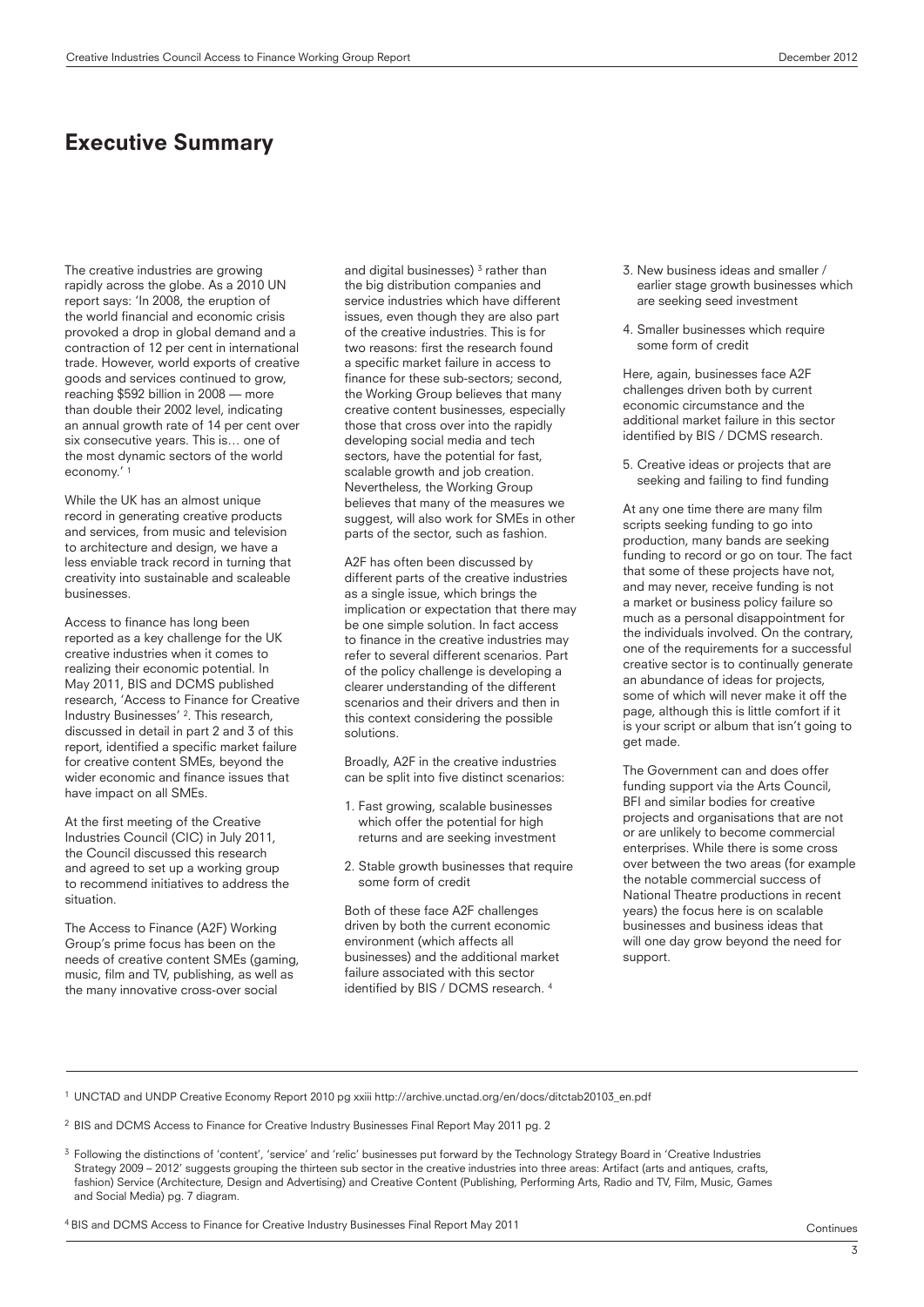# Executive Summary continued

This report reviews existing studies on the sector, examines the data and evidence surrounding access to finance for the creative industries, before recommending the following practical solutions:

- Forget traditional banking, instead create a better understanding of the availability of other avenues for investment.
- Government to work with the sector to become more 'creative industries friendly' by improving existing (and developing new) interventions.
- Help businesses to understand the value of the IP they own – improve the information and understanding between the creative and financial communities.
- Improve the data.
- Stay focused on the bigger picture, and strive to create an environment that is enabling to these businesses and competitive in the international landscape.

Returning to the global context, the Working Group has kept in mind that as the value and scale of global trade in creative goods and services grows international competition is intensifying, from major economies such as China where they form a central part of the current Five-Year Plan to small states such as Singapore and Finland that see this as an area of growth potential. Therefore, in addition to taking targeted action to improve access to finance for this sector, the UK needs to match the pro-active policies of other countries with the aim of maintaining and increasing the share of international investment that the UK wins, and encouraging the benefits of this investment to stay in Britain.

The Working Group welcomes the steps the Government has already taken

towards this: the creation of the Creative Industries Council, the ambition to make the UK the technology centre of Europe in the 2012 Budget; the recent commitments to improve the broadband infrastructure; and the introduction of tax credits for video games, animation and high end drama. This last initiative is a great example of the way in which Government can act to change the rules of the game in terms of attracting investment.

The A2F Working Group believes there is an important link between the ambition to attract a larger share of global investment into the UK and the more immediate access to finance issues for UK creative micro and SMEs. In the words of Fred Mendelsohn Chairman of AXM VC Ltd which manages the Creative Capital Funds and the North West Fund for Digital & Creative: 'if UK plc. cannot produce sufficient venture backed SME market-leading digital content (and digital service) businesses, we will never be able to grow larger market-transformational businesses and we will never attract larger forms of finance to generate and sustain these larger transformational UK-based businesses. So the short to medium term highlights the strategic importance of low level and relatively small sum accessto-finance initiatives.'

### The report is structure as follows:

### Part 1: The global and UK opportunity and an overview of sector structure

In the context of the global growth opportunity, this section opens with an overview of the contribution to UK growth, exports and job creation by the creative industries. It offers an analysis of sector structure, looking at the relative numbers, contribution and relationships between micro, small and medium businesses, and fast and steady growth businesses. The available data on the different types and amount

of funding these businesses seek is reviewed, highlighting that while most creative industries businesses are seeking relatively low amounts of credit, the demand for equity from creative industries SMEs is twice that of SMEs across the rest of the economy.

### Part 2: Understanding the Access to Finance problem

An overview of research that shows access to finance is currently an issue across the economy, with structural challenges for all SMEs exacerbated by ongoing cyclical factors since the credit crunch. BIS / DCMS commissioned research shows that there are additional, specific market failures in access to finance for the creative content parts of the sector. We include an overview of the different appetite for risk between creditors and investors, how risk profiles contribute to pricing of finance, and the suitability and opportunity of equity for creative content businesses.

### Part 3: Understanding the problem: drivers of structural market failure

Provides an analysis of the structural challenges in access to finance that face all SMEs, and the additional problems that confront SMEs in the creative industries.

We identify the common challenges as:

- Imperfect information on these businesses, leading to high costs of assessing loan risks in the case of creditors, and high costs of due diligence for investors.
- Lack of evidence of financial track record and additional loan collateral.
- Investors not seeking to invest where the amount sought is too low to justify the costs of carrying out due diligence. Typically, this results in a funding gap for businesses seeking anything between £250,000 - £5m.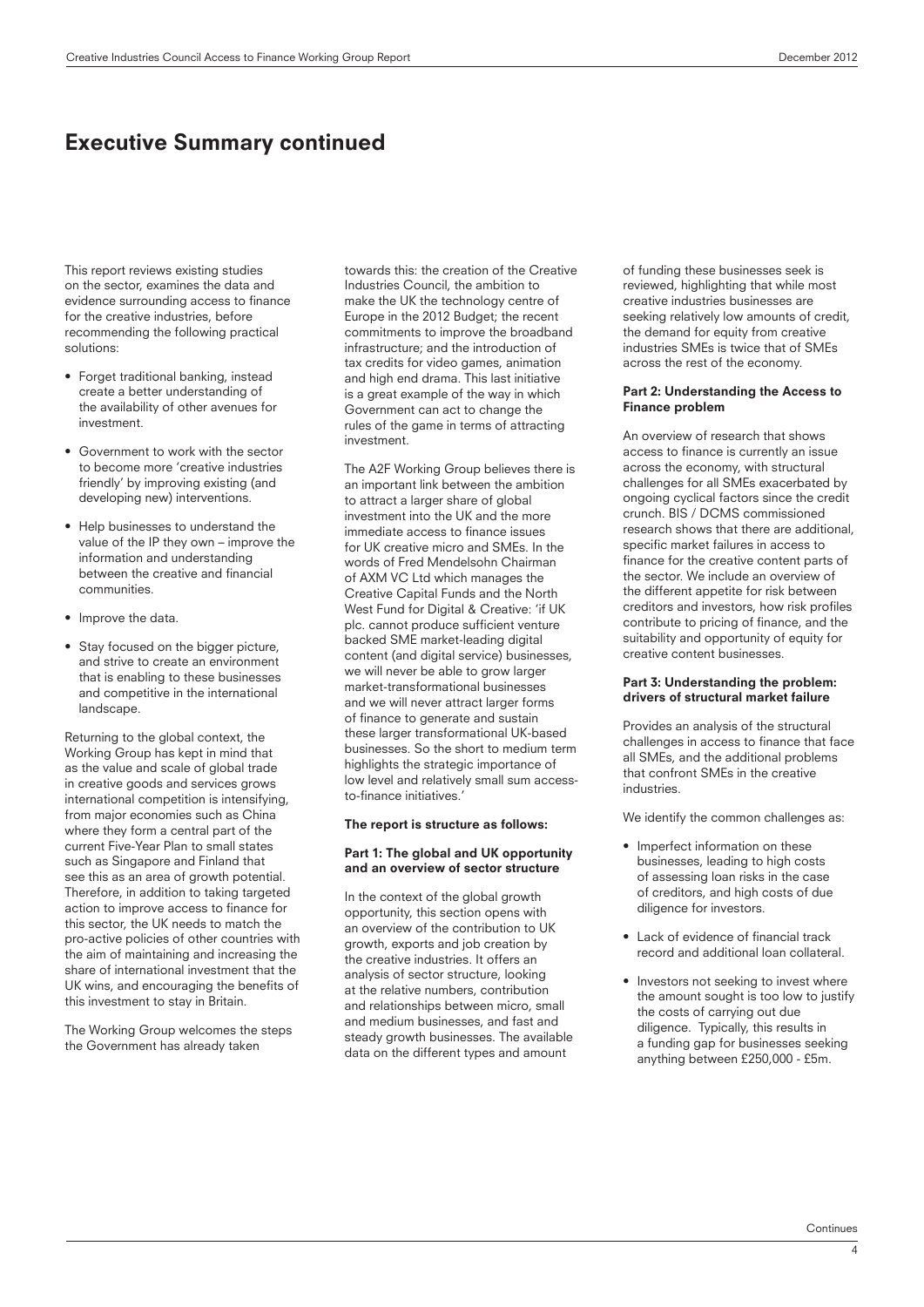### Executive Summary continued

The additional challenges for SMEs in the creative content sector are:

- The lack of good quality data on the sector, and the variety of different subsectors within the creative industries.
- The lack of a recognised framework to help financiers assess skills and business abilities.
- The difficulty of predicting whether future creative products will be successful.
- The lack of a recognised framework to assess IP and business value, and business models.
- Lack of collateral (makes debt finance harder or more expensive to raise).
- Inadequate information about the sector and the relative cost of doing due diligence on small investments, making equity finance hard to raise, while debt finance is unsuitable for many creative content businesses owing to their risk profile.
- Fear (too many financiers fear that creative entrepreneurs are more focused on creative success than commercial success).

### Part 4: Potential solutions and recommendations

An overview of possible solutions to these challenges: this includes highlighting relevant initiatives already in progress and how the sector might engage and develop these, and the following recommendations on how the sector can work together, with Government, to enable access to finance for the creative industries:

Recommendation 1: Government and industry to work together to enable new funding solutions and champion investment opportunities in this sector.

Recommendation 2: The sector and Government to work together to improve existing business financing interventions and make the most of new ones.

Recommendation 3: Supply side: Sector experts, HEIs, research bodies and financiers to work together to improve investor readiness and understanding of the sector.

Recommendation 4: Demand side: Sector to work together to improve investment readiness and understanding of finance among creative industries businesses, enabling them to think beyond the banks, and beyond credit.

Recommendation 5: Data, knowledge and frameworks – Government and the sector to work together to improve the data collection and availability on this sector, with both top down and bottom up measures.

Recommendation 6: Help the UK's creative content businesses build assets and scale so that they can leverage existing success and attract a larger share of the international market to the  $I$ 

### Appendix

An overview of the wider growth and global competitiveness context and list of the members of the Access to Finance Working Group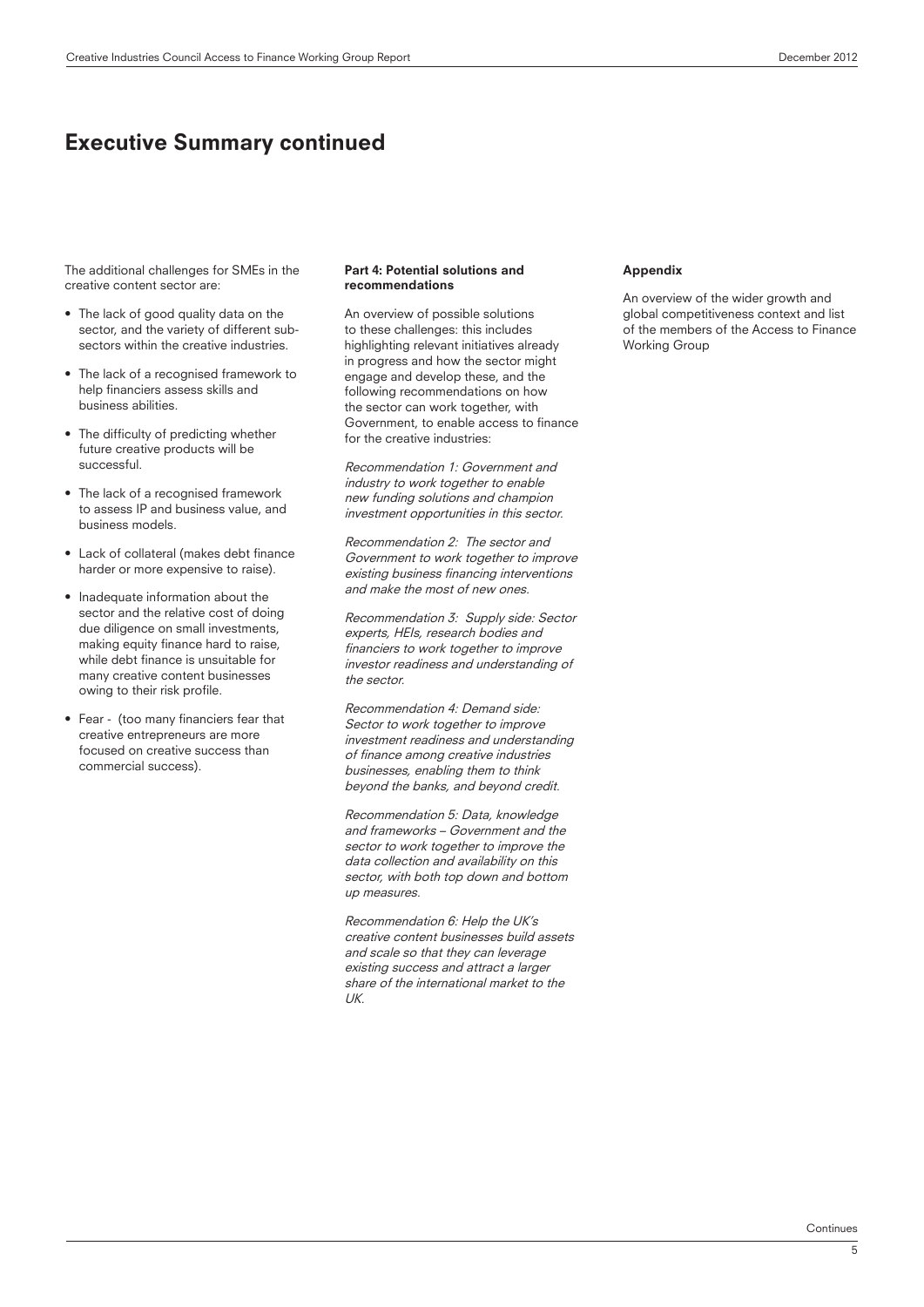It is generally acknowledged that the trade in creative goods and services, albeit with some variations in their definition, is one of the fastest growing elements of the global economy. The creative industries are increasingly seen as having a long-term benefit for national economies that goes beyond their immediate commercial value by driving innovation and enterprise. A report by the European Commission Directorate for Enterprise and Industry in 2010 argued that the creative industries 'are not only an important factor in themselves, they also fuel the economy with knowledge and dynamism.' 5 This perception of the significance of the creative industries is gaining credence with governments around the world, from major economies such as China where they form a central part of the current Five-Year Plan to small states such as Singapore and Finland. These Governments see this as an area of enormous growth but also of intensifying competition, and are developing policies in accordance with that view.

While the UK has an almost unique record in generating creative products and services, from music and television to architecture and design, we have a less enviable track record in turning that creativity into sustainable and scaleable businesses, or in retaining and building on the IP value we create. Both of these are significant shortcomings, the failure to achieve scale, and the failure to retain IP value, are partly attributable to a lack of sophistication in the relationship between Britain's creative businesses and its finance sector. While this report focuses on immediate and practical proposals that the Working Group believe will benefit the UK's small creative content businesses, our view is that addressing the issue of access to finance for the creative industries is now of strategic significance for the UK's future prosperity. International competition is intense; the fiscal, commercial and educational policies of other governments are increasingly sophisticated and ambitious. The stakes are high but the potential benefits to our economy of a more productive relationship between creative entrepreneurs and financiers are considerable.

### A strong contribution to UK GVA and growth

The creative industries account for between three and six per cent of UK gross value added (GVA), depending on the exact scope of the definition, with most studies putting the figure at around six per cent. <sup>6</sup>, <sup>7</sup> The UK Government's

most recent economic estimate of the sector showed that an the sector made an increased contribution to total UK growth of 0.07 per cent <sup>8</sup> even in 2009, surely one of the most economically challenging years.

Studies using data from the past decade have shown that in the UK the creative industries sector is 'growing at twice the rate of other sectors… [and is]… proportionately the largest of any in the world.' 9

### A strong contributor to UK export sales

The creative industries accounted for 10.6 per cent of the UK's exports in 2009, with publishing and TV and Radio accounting for the highest exports of services (3.1 per cent and 2.6 per cent of the UK's exports respectively). 10

### A labour intensive industry that punches above weight in contribution to UK employment

The latest figures show the sector contributes just over five per cent (5.14 per cent) of UK employment. 1.5 million people are employed in either the creative industries or in a creative role in another industry. Music & Visual and

5 European Commission Paper 'Creative Europe – A new framework programme for the cultural and creative sectors (2014 – 2020)'

- http://eur-lex.europa.eu/LexUriServ/LexUriServ.do?uri=COM:2011:0786:FIN:EN:HTML
- 6 Analysis of DCMS figures in Nesta's Creative Clusters and Innovation: Putting Creativity on the Map November 2010 pg. 3
- 7 DCMS's Creative Industries Economic Estimates Report 2011 revised the selection of standard industrial classification (SIC) codes included in the definition to come to a more precise view of one of the largest sectors within it: software and electronic publishing. On this refined definition, the sector accounted for 2.89 per cent of GVA in the UK in 2009: 'This release has had two key changes from the 2010 release. SIC07 codes 62.01 and 62.01/1 have been removed from the Software/Electronic Publishing sector and the scaling factor that was previously applied to the GVA estimates has been dropped (see page 10). The impact of these has caused a considerable reduction in the estimate of GVA, but these changes make the estimates in this release a more accurate representation of the creative industries.' pg. 2
- 8 Creative Industries Economic Estimates Report 2011 Update pg. 5
- 9 Analysis of DCMS figures in Nesta's Creative Clusters and Innovation: Putting Creativity on the Map November 2010 pg. 3
- 10 DCMS Creative Industries Economic Estimates Report 2011 Update pg. 5

**Continues**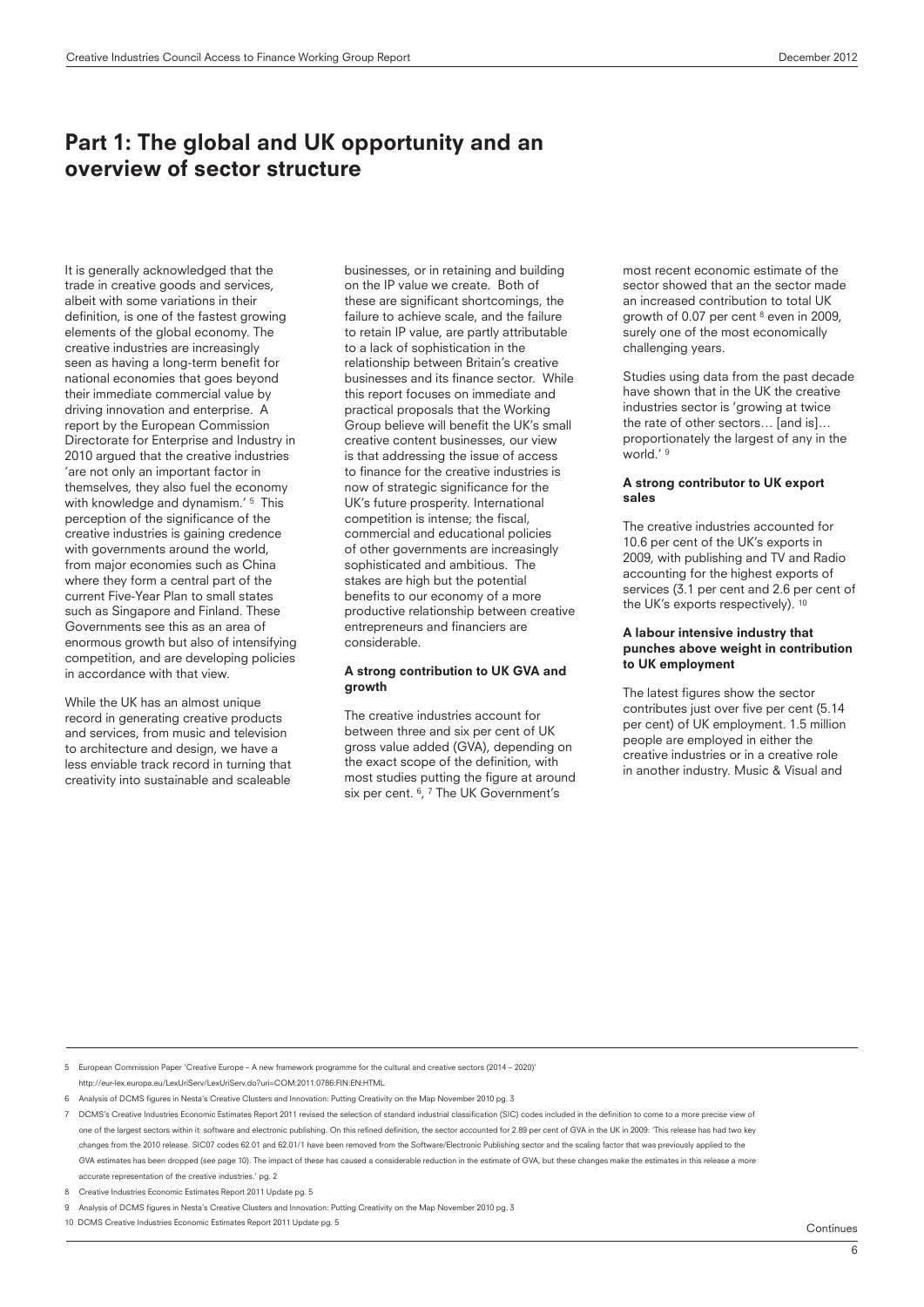Performing Arts are the largest employers in the creative industries with 300,000 employed in 2009 (one per cent of UK employment).<sup>11</sup>

### A key role in stimulating an export-led, job creating, economic recovery

The data and research shows that the UK creative industries have been growing quickly, have strong export sales, and have the capacity to punch above their weight in job creation. Combined these attributes suggest the sector has a key role to play in achieving the Government's ambitions for an export lead recovery, rebalancing and returning the UK economy to sustainable growth and employment.

### A sector where the UK has unique talent:

The UK is one of only three countries in the world (along with the USA and Sweden) to be a net exporter of music repertoire, 12 and in 2011 UK artists Adele, Marsha Ambrosius and Mumford & Sons occupied the top three places in the US album chart. Batman: Arkham City is one of the highest rated games of 2011 and was developed by London based Rocksteady Studios, which Grand Theft Auto series has topped well over 100 million sales and was created by Rockstar North in Edinburgh. In TV, hits such as Downton Abbey and Undercover Boss drive international success: in 2010 revenues in the UK independent

TV and radio production sector were £2.3bn and revenues from international subsidiaries and overseas commissioning grew by £126m (over 34 per cent). 13 The success of Harry Potter in books and film is well known, while the Publishers Association Yearbook 2011 shows that total book sales in the UK amounted to £3.1bn and that consumer digital sales (including consumer eBooks, downloads and audiobooks) showed the most rapid growth, having increased by 318 per cent since 2009 from £4m to £16m.<sup>14</sup>

### Sector Structure

Chart 1: Relative numbers of sole traders, micro, small and medium businesses



Enterprises by number of employees by sector in 2010 (2003 SIC codes)

Source: Demos, Risky Business, from ONS data pg. 31

11 DCMS Creative Industries Economic Estimates Report 2011 Update pg. 5

12 http://www.prsformusic.com/creators/news/research/Documents/AddingUpTheUKMusicIndustry2010.pdf pg. 5

13 PACT Independent Production Sector Financial Census and Survey 2011 summary version pg. 6

14 http://www.publishers.org.uk/index.php?option=com\_content&view=article&id=1755:the-publishers-association-reveals-accelerated-growth-in-2010-digital-book-market&catid=503:pa-press releases-and-comments&Itemid=1618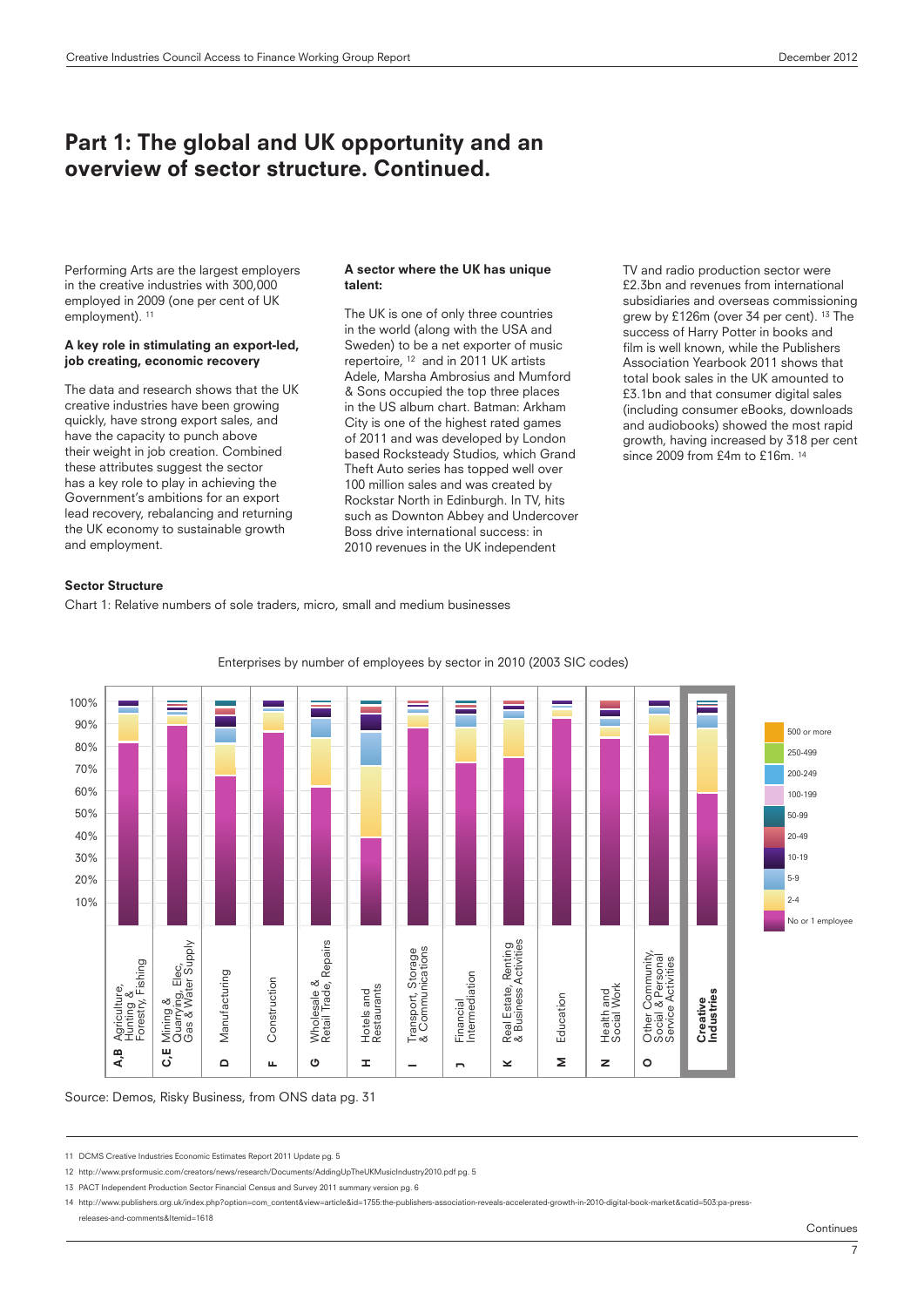As the graph shows, the creative industries, like other sectors of the economy, are made up of a high proportion of sole traders and micro businesses (less than ten employees) indicated by the purple, yellow and aqua. The proportion of small businesses (ten to 50 employees) is relatively low, with the percentage of medium and large sized businesses being lower still.

### High growth businesses are important…

In a 2009 Nesta paper 'Measuring Business Growth' analyzed data from across the economy between 2005 and 2008, to show that just six per cent of firms employing ten or more people accounted for more than half (54 per cent) of new jobs. 15 This small cohort of firms have a key role to play in economic growth and job creation, and exploring ways to identify them and support their access to finance needs was key priority for the Working Group.

### But so are steady growth businesses…

If this is correct, the remaining 94 per cent of businesses account for the other 46 per cent of new jobs created, and as the chart shows, many of these businesses are small and micro firms.

As economists at Morgan Stanley, examining Bank of England data, say: 'While the Bank of England often highlights that large businesses account for the majority of total investment, the relative importance of SMEs is much greater when it comes to the labour market. Indeed, since June 2001 (when the data series began), SMEs (typically defined as firms with less than 250 employees) have on average accounted for 41 per cent of labour market vacancies.' 16

So this large cohort of steady growth businesses are still important for growth and job creation, even if their needs, including their financing needs, are different to those of fast growth businesses.

#### Micro businesses matter too

Evidence suggests that micro businesses generated a million jobs between 2002 and 2005 and accounted for more than one in six of jobs across the economy.17 The Working Group noted that in the creative industries sole traders are often pivotal figures and key contributors to high value creative innovation. For example, many of the songwriters and producers that work with Adele, or script writers and actors that worked on Harry Potter or the King's Speech will have been sole trading freelancers or running their own microbusinesses, yet their work was right at the heart of value creation projects run by much larger businesses. Therefore, in our view, the aggregate success of different sizes and types of business is interlinked.

Finally, and to come full circle, we note that all large businesses begin as micro businesses. In order to find the scalable, fast growth businesses of the future, working with and addressing the financing needs of the very large cohort of micro businesses is the only place to start.

15 Nesta, Measuring Business Growth: High-growth firms and their contribution to employment in the UK, October 2009 pg. 4 'A firm is defined to be a high growth firm if it has a minimum of ten employees at the beginning of the period and achieves an average annualized employment growth greater than 20 per cent over a three year period.'

16 Jonathan Ashworth and Charles Goodhart, Morgan Stanley 'UK Economics: Credit Easing – What Could the Chancellor Do?' 21 October 2011 pg. 3 'Indeed, since June 2001 (when the data series began), SMEs (typically defined as firms with less than 250 employees) have on average accounted for 41 per cent of labour market vacancies. Moreover, this period was marked by an especially aggressive public sector employment expansion and, hence, it likely understates the SMEs' importance. In addition, some proportion of the firms with between 250-2,499

employees, who on average accounted for 21per cent of all vacancies during the period, would likely fall into the SME bucket when measured in revenue terms.'

17 Nesta, Measuring Business Growth: High-growth firms and their contribution to employment in the UK, October 2009 pg. 11-12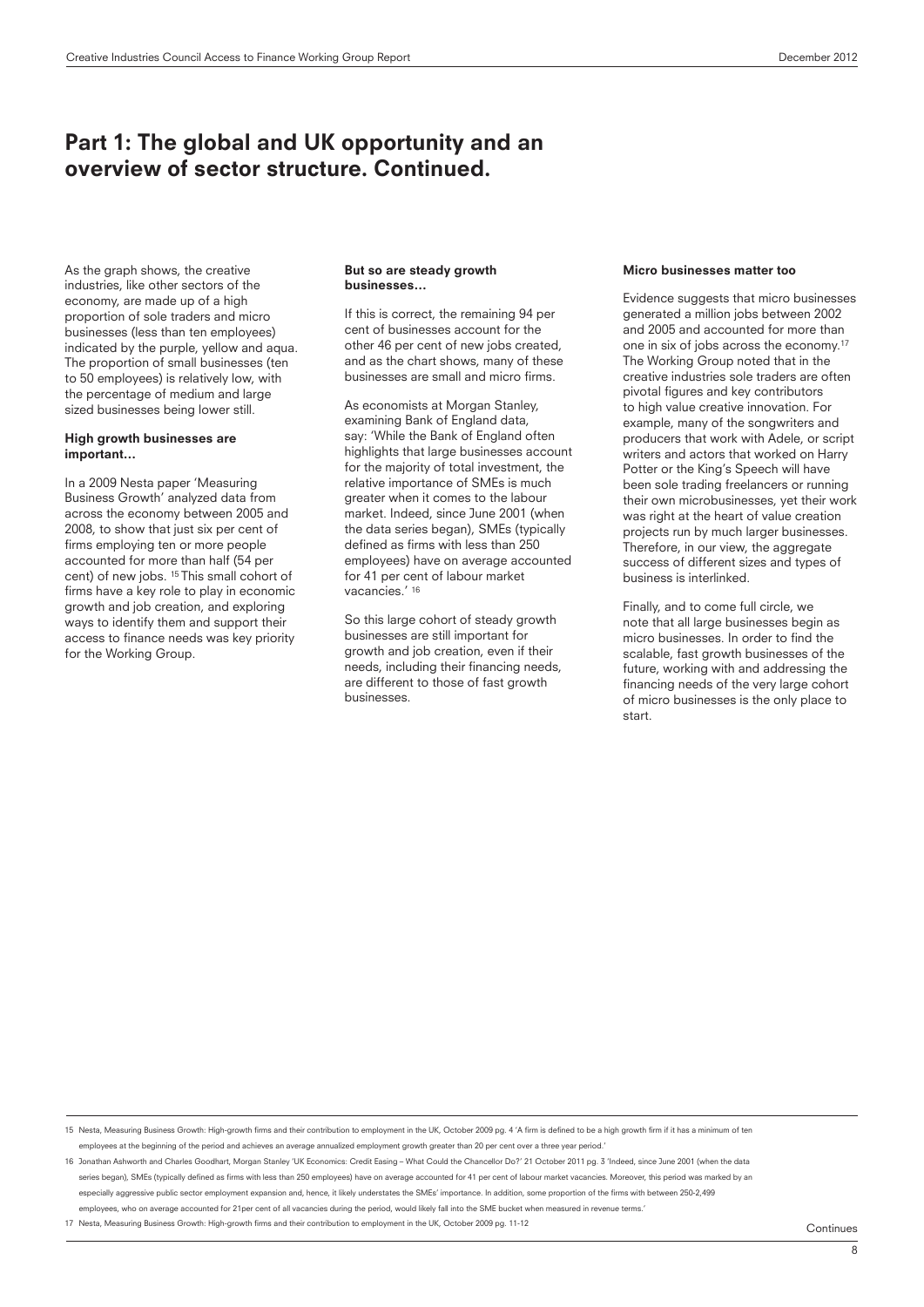### Businesses of different sizes and growth models have different financing needs

The pattern of business financing needs fits with the above economy wide data on the different contributions to job creation of fast growth and steady growth businesses: research shows that 'the average amount of loan finance sought [by SMEs across the economy] is £180,000 (median £10,000) but overdrafts are smaller at £29,000 (median £5,000).' 18 The difference

between the average and medians in these numbers suggests that there are a small proportion of businesses seeking larger amounts of funding and a large proportion of businesses seeking lower amounts of funding.

Research into the financial demands of creative industries businesses (red, on the right) in comparison to non-creative industries businesses (blue, on the left) over four years 2004, 2005, 2008 and 2009 is shown in the chart below. 19



Chart 2: Financial demands 20

Source: UKSMEF 2004, 2005, 2008, 2009

18 BIS Economics Paper No 16, SME Access to External Finance January 2012 pg. 3 referencing the BDRC Continental (2011) SME Finance Monitor Survey (November 2011)

19 BIS and DCMS Access to Finance for Creative Industry Businesses Final Report May 2011 pg. 25 - 42

20 BIS and DCMS Access to Finance for Creative Industry Businesses Final Report May 2011 Appendix 1 pg. 25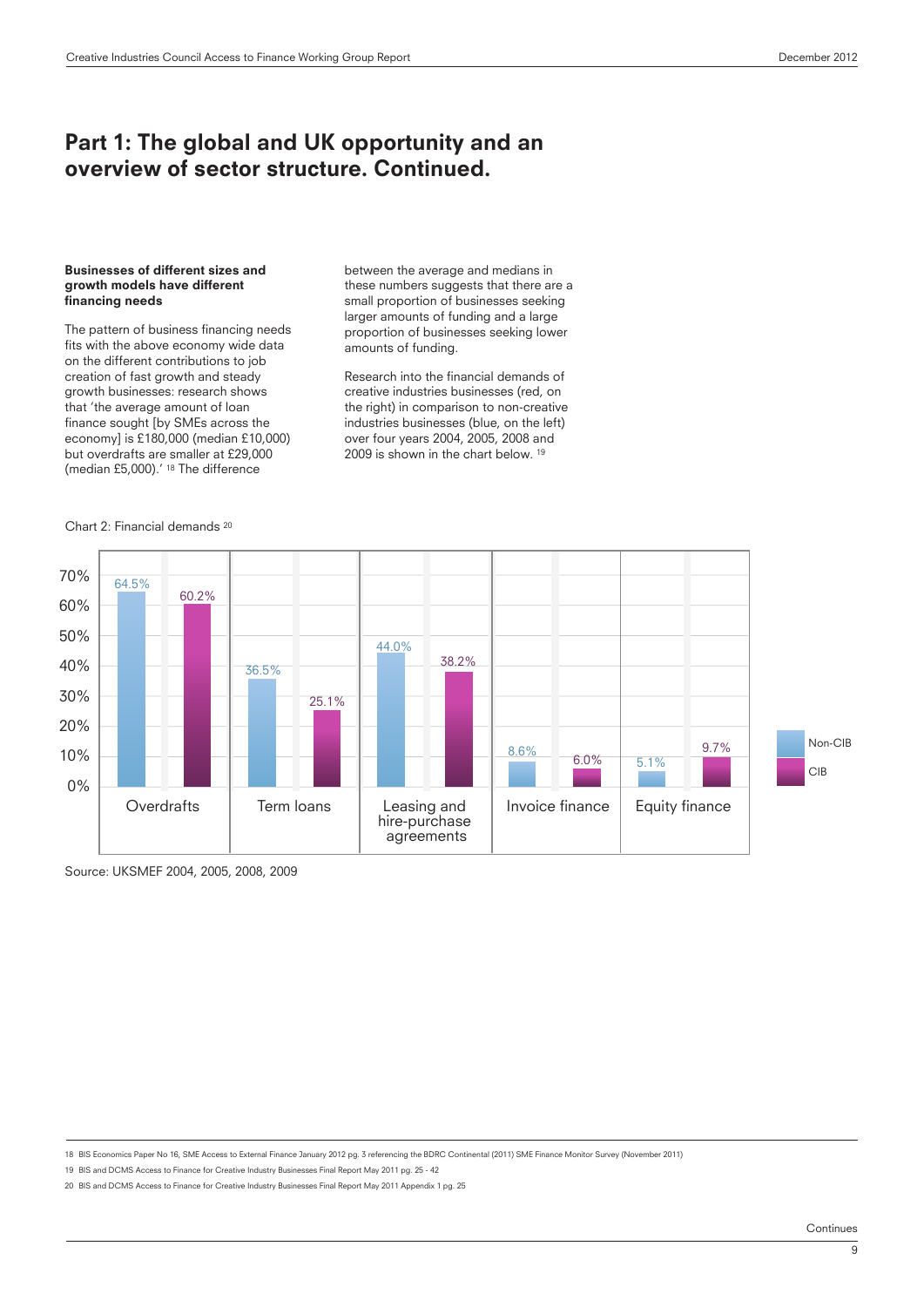The BIS and DCMS commissioned study found that the main demands among creative industries businesses (and, for that matter, non creative industries businesses) are for credit: 'overdrafts, leasing and hire purchase agreements and term loans.' 21 While among a smaller proportion of firms 'demand for equity finance is higher among creative industries businesses than non-creative industries businesses' 22 over a four year period, 9.7 per cent of creative industries businesses sought equity in comparison to 5.1 per cent of other SMEs.

These research findings chime with discussion within The A2F Working Group of Group members' direct experience of the differing finance needs of fast growth, scalable creative businesses (a small number of businesses seeking large amounts of money) and other creative businesses that have a steady growth business models (a large number of businesses seeking smaller amounts of money), as shown in the illustrative chart below.

Chart 3: The sector is made up of businesses of different sizes with different models and growth rates



21 BIS and DCMS Access to Finance for Creative Industry Businesses Final Report May 2011 pg. 9.

22 BIS and DCMS Access to Finance for Creative Industry Businesses Final Report May 2011 pg. 18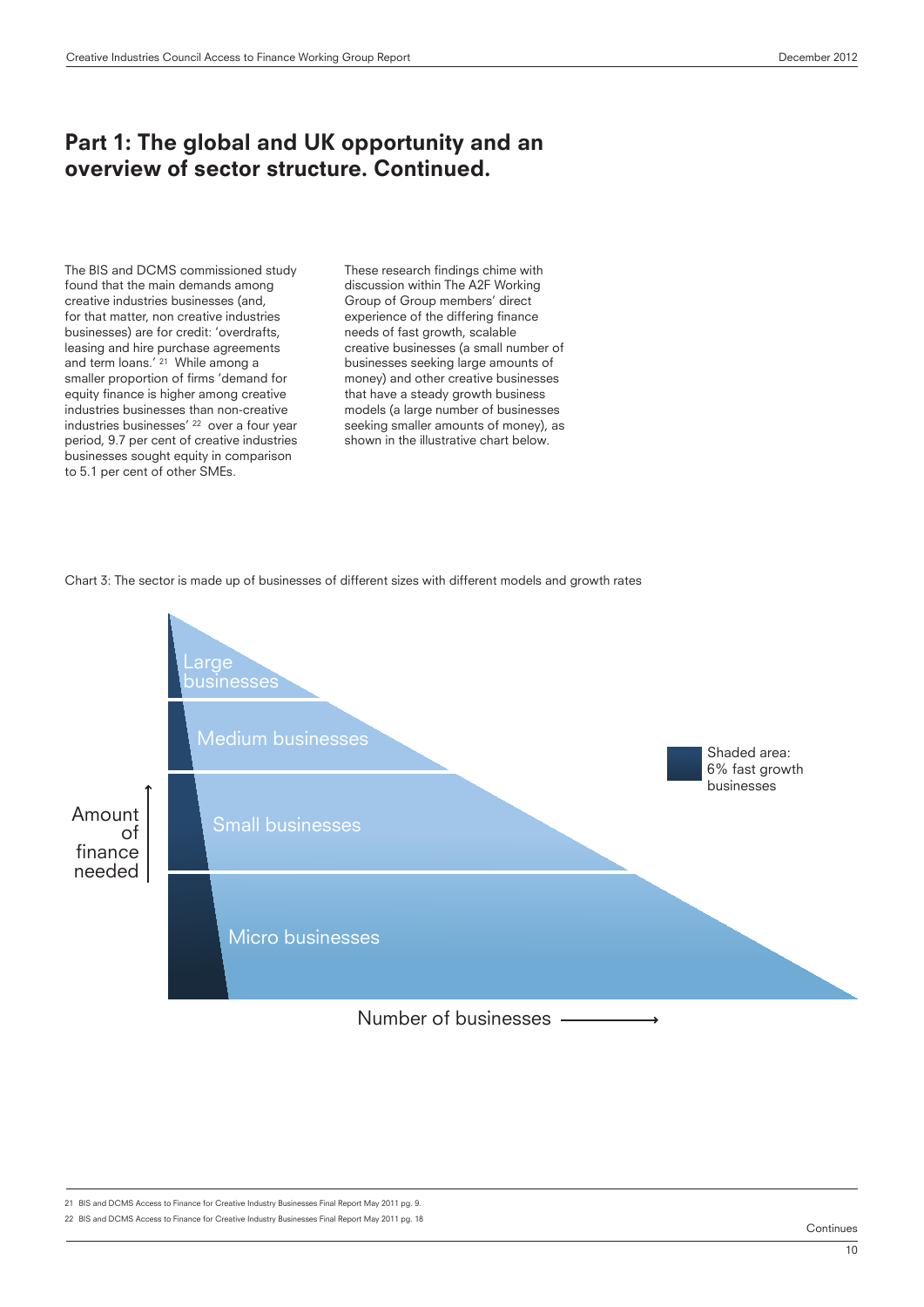# Part 2: Understanding the Access to Finance problem

In this section we provide an overview of research that shows access to finance is a structural issue across the economy, with the structural challenges for SMEs exacerbated by cyclical factors since the credit crunch. Research shows that there are additional, specific market failures in accessing finance for some parts of the creative industries sector for both equity and debt finance.

### Structural factors: Access to Finance is an economy wide issue for SMEs

Recent BIS research (Economics Paper No 16, Published January 2012) into SMEs across the economy accessing external finance shows that: half of businesses use external finance and around 20 per cent are seeking finance at any one time. Of those who have used external finance in the past year, bank finance is still the primary source of finance. In the last year, 28 per cent of all SMEs have used an overdraft and 11 per cent have used a bank loan.

Whilst, across the economy as a whole, the majority of firms seeking finance do receive it (74 per cent of SME employers) there are: 'a number of structural market failures restricting some viable SMEs from accessing finance. This is due to imperfect or asymmetric information between finance providers and small businesses. This manifests itself in a debt funding gap affecting businesses that lack collateral or track record; and in an equity gap affecting SMEs seeking between £250,000 and £5m of equity finance.' 23

### Cyclical factors: Access to credit finance has got more difficult for SMEs across the economy since the credit crunch

This research also demonstrates that, for SMEs across the economy, debt finance is now harder to obtain than before the credit crunch. This is driven both by supply side factors: the stock

of bank lending peaked in 2009 and has been declining ever since, with the stock of bank lending in November 2011 6.1 per cent lower than a year before; and demand side factors: SMEs are focused on paying off existing debt rather than borrowing . The value of applications by SMEs for new term loans and overdraft facilities in the six months to February 2011 was 19 per cent lower than in the same period the year before, and around three per cent of all SMEs delayed borrowing due to the current economic climate.

Overall, 21 per cent of SME employers that sought finance in 2010 were unable to obtain any finance from any source, a 'significant increase from the eight per cent seen in 2007/08.' 24 Clearly, cyclical factors created by the current economic environment are causing difficulties in access to finance for SMEs across the whole economy.

The A2F Working Group notes that policy approaches that may have seemed a good solution prior to the credit crunch, e.g. enabling credit lending, may now be less workable. As many economists and researchers are discussing, the consequences of the credit crunch continue to play out in commercial credit markets and may do so for some time, 25 in ways that are well beyond the scope of this paper to predict or solve.

Recognising the particular challenges the credit markets current face, the Government recently invited an industry led working group to look at the potential of alternative debt markets. The A2F Working Group welcomes that report published in March 2012, Boosting Finance Options for Business (BFOB) which pointed out that 'the UK has one of the most sophisticated global financial centres, but UK finance does not fully serve the needs of smaller businesses. UK businesses that use external finance are currently heavily reliant on bank lending' 26 and there is 'significant risk'

associated with this reliance on one single source finance. Modeling for BFOB suggests that the finance gap from now to the end of 2016 'could be in the range £84bn to £191bn' for all businesses in the UK. 27

BFOB says 'the arguments for alternative sources of financing are strong. More diverse financing gives businesses greater choice, promotes competition amongst finance providers, potentially reducing cost, and leads to greater resilience in the financial system. Some countries, particularly the US, have a wider range of bank and non-bank finance options for businesses creating a more diverse and efficient market. It is worth noting that external equity funding is significantly under-used by smaller UK businesses: only three per cent of small businesses use equity finance, whereas 55 per cent use credit cards. Equity, along with alternative channels for debt capital, can potentially benefit these businesses in the early stages of their development. These smaller businesses often need significant capital injections to achieve their potential and may often be deemed inappropriate for bank finance alone due to their innovative nature.' 28

The A2F Working Group agrees with this view and, where relevant, makes recommendations which seek to build on BFOB's approach. As we shall see, the particular characteristics of creative content businesses mean that they are better suited to equity funding than to credit funding.

### Access to Finance for Creative Industries

Policy makers and researchers have been discussing and exploring access to finance in the creative industries for many years, most recently as part of the Creative Economy Programme. In 2007 DCMS commissioned Staying Ahead, the Economic Performance of the creative industries from the Work

24 BIS Economics Paper No 16 'SME Access to External Finance' January 2012 pg. vi

25 For example see Chief Economics Stephen King of HSBC Global Research paper, From Depression to Repression

http://www.spectator.co.uk/article\_assets/articledir\_15605/7802833/HSBC%20on%20QE.pdf

26 Boosting Finance Options for Business, Report of industry-led working group on alternative debt markets, March 2012 pg. 2

27 Boosting Finance Options for Business, Report of industry-led working group on alternative debt markets, March 2012 pg. 15

<sup>23</sup> BIS Economics Paper No 16 'SME Access to External Finance' January 2012 pg. v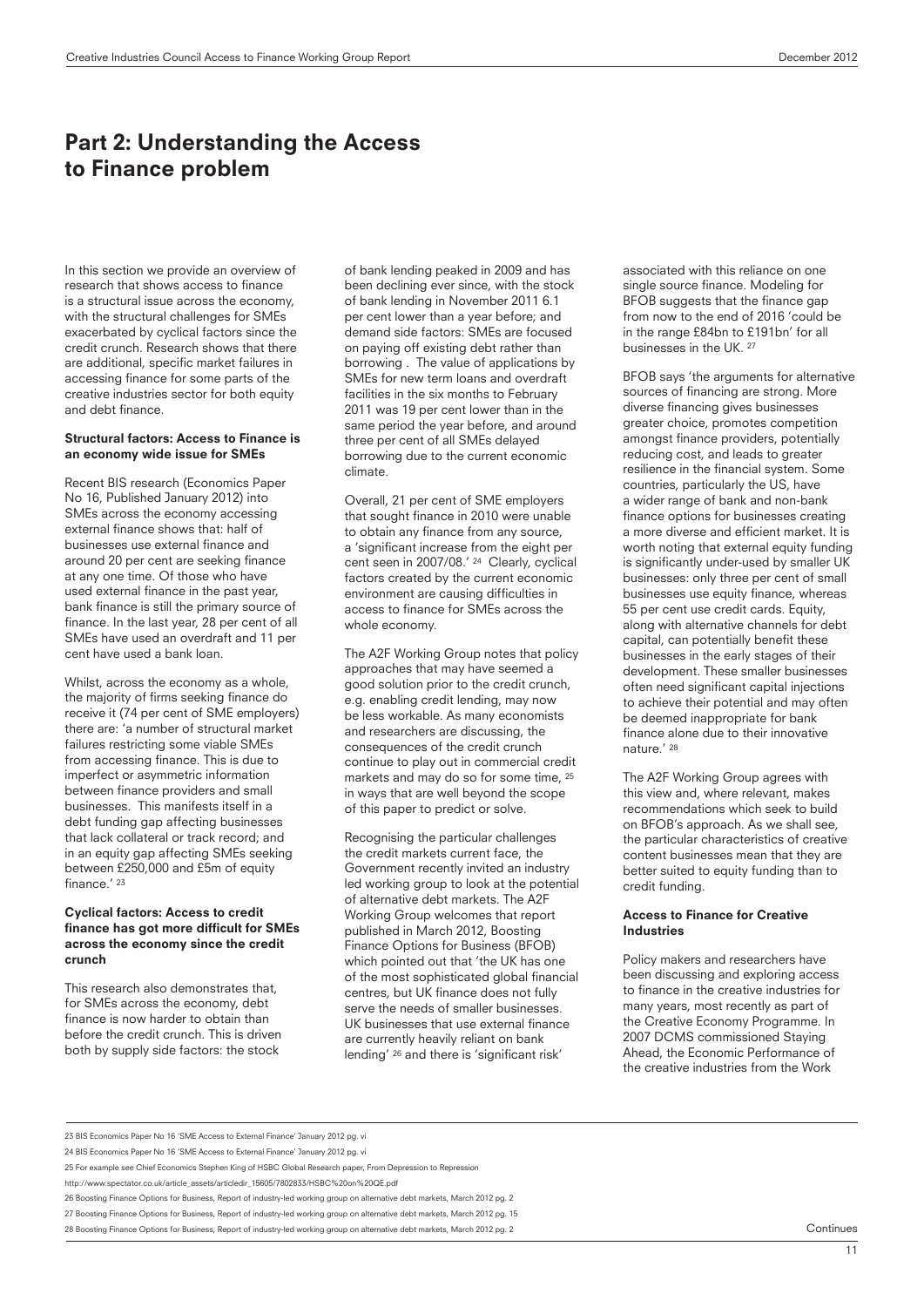# Part 2: Understanding the Access to Finance problem. Continued.

Foundation. This report highlighted that businesses in the sector find obtaining finance difficult through both formal (through investors, venture capital, bank loans or bank overdrafts) and informal (from angel investors or intercompany financing) sources. 29

Prior to this, the DCMS commissioned studies into specific sectors in the creative industries, such as music and access to finance. 30 The music sector's own research consistently shows that access to finance is a key issue. The most recent annual AIM (Association of Independent Music) survey shows that: 'Access to finance and funding is the second most common concern for AIM member labels in 2011 (37 per cent) and 17 per cent of our members have noted that their main concern, outside of increasing overall turnover and sales, is accessing funding and investment.' 31

#### New research into access to finance for creative industries SMEs

To explore whether there are differences between creative industries businesses (CIBs) ability access to finance compared to similar businesses in other sectors of the economy, BIS and DCMS commissioned specific research that was published in May 2011.

The Access to Finance for Creative Industry Businesses report re-examined data from a longitudinal study of UK SME finances from 2004 – 2009, to analyze both supply side and demand side factors. It compared the outcomes for 314 instances of use or application for any type of finance (overdrafts, term loans, leasing and hire-purchase agreements, invoice finance and

equity finance) with 5,306 non CIB applications for any types of finance. 32 This econometric / quantitative analysis was supplemented with 40 qualitative 'in-depth' interviews with 22 CIBs, seven 'otherwise innovative' SMEs and 11 general SMEs that had problems gaining finance. 33

The Working Group notes that the creative industries sector has concerns over the relevance of the businesses in the econometric sample, in particular that the sample contained no music businesses.

### Sector specific structural factors: market failure in access to finance for creative industries businesses

The key finding from Access to Finance for Creative Industry Businesses is its identification of sector specific market failure. The report showed that businesses in some parts of the creative industries do have greater difficulties accessing finance than other comparable businesses: 'Analysis carried out on separate sectors reveals that Creative Content sectors, in particular: Software and Other Creative Content sectors (consisting of Publishing; Video, Film and Photography; and Radio and TV) are more likely to have their finance applications rejected by finance providers that non-creative industries businesses with similar risk profiles.' 34

### What sort of finance?

As discussed in Part 1, there are many different types of business (by business model, size and ambition) and they need different levels and different types of finance. As Demos' Risky Business report discussed in detail, the key difference between credit and equity finance is the financier's appetite for uncertainty or risk. The key priority for lenders is comfort that the loan will be repaid, so they prefer more predictable, lower risk business propositions. The key priority for equity investors is growth potential; they will back less predictable, higher risk business propositions if they believe there is potential for high growth. 35

Uncertainty and risk plays a role in pricing both credit and equity. In both cases costs to the business of accessing finance will be higher (a higher interest rate and /or collateral for a loan, or a greater stake in the business for equity) the more uncertain the business proposition.

Risky Business also discussed what type of funding suits different types of business, showing that for creative content businesses like music, games, TV and film developers, particularly those that are attempting to build their own value rather than operate on commissions from other firms, equity rather than credit is the most workable source of funding owing to the inherent uncertainty in developing new creative products. 36

Data bears this out: Chart 2 in Part 1 shows that demand for equity finance from creative industries businesses is nearly twice that of businesses in the rest of the economy.

The Chart 4 illustrates the risk / reward profile of different financial products and representative range of average deal sizes for businesses across the economy.

29 Work Foundation, Staying ahead: the economic performance of the UK's creative industries, pg. 155

30 In 2006 (SME Music Businesses: Business Growth and Access to Finance Report) and in 2001 (Banking on a Hit). Both surveyed borrowers or potential borrowers, rather than attempting to make an analysis by looking at lending patterns.

31 Source: Association of Independent Music via UK Music

32 BIS and DCMS Access to Finance for Creative Industry Businesses Final Report May 2011 pg. 6

33 BIS and DCMS Access to Finance for Creative Industry Businesses Final Report May 2011 pg. 6 - 7

34 BIS and DCMS, Access to Finance for Creative Industry Businesses Final Report, May 2011 pg. 2

35 Demos, Risky Business, pg. 44 - 48

36 Demos, Risky Business pg. 44 and 95 - 97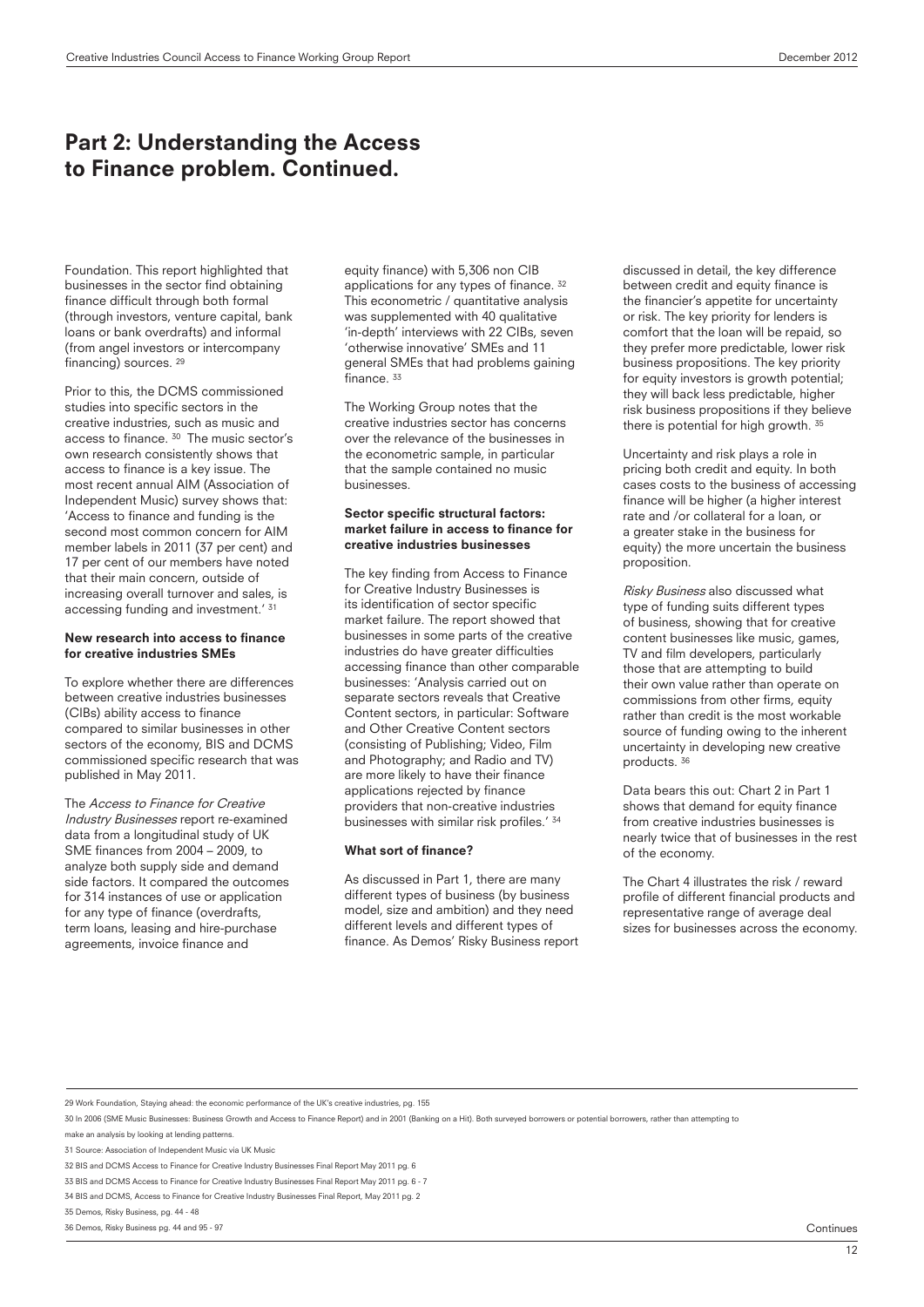# Part 2: Understanding the Access to Finance problem. Continued.

Chart 4: Illustrative mapping of risk/return profile against amount sought (white denotes equity, colour filled denotes credit)



Source: BIS Economics Paper No 16, SME Access to External Finance, January 2012 pg. 16

Given the suitability and demand for equity funding from creative industries businesses, a key area of focus for the A2F Working Group was to explore how to enable more to access to equity type financing. As we shall see in Part 3, there are supply and demand side issues here, and thus in Part 4, we put forward

both supply side and demand side solutions. The Working Group explored opportunities in venture capital funding, angel funding and newer sources such as crowd funding. Crowd funding can be split into three different areas: crowd investment (with many investors putting in small amounts in return for an equity

share) peer to peer lending, and pledge funding (where no financial return is sought by those pledging, although they may receive other benefits - perhaps, exclusive access to work in progress, a copy of the finished product, or an invitation to the launch event).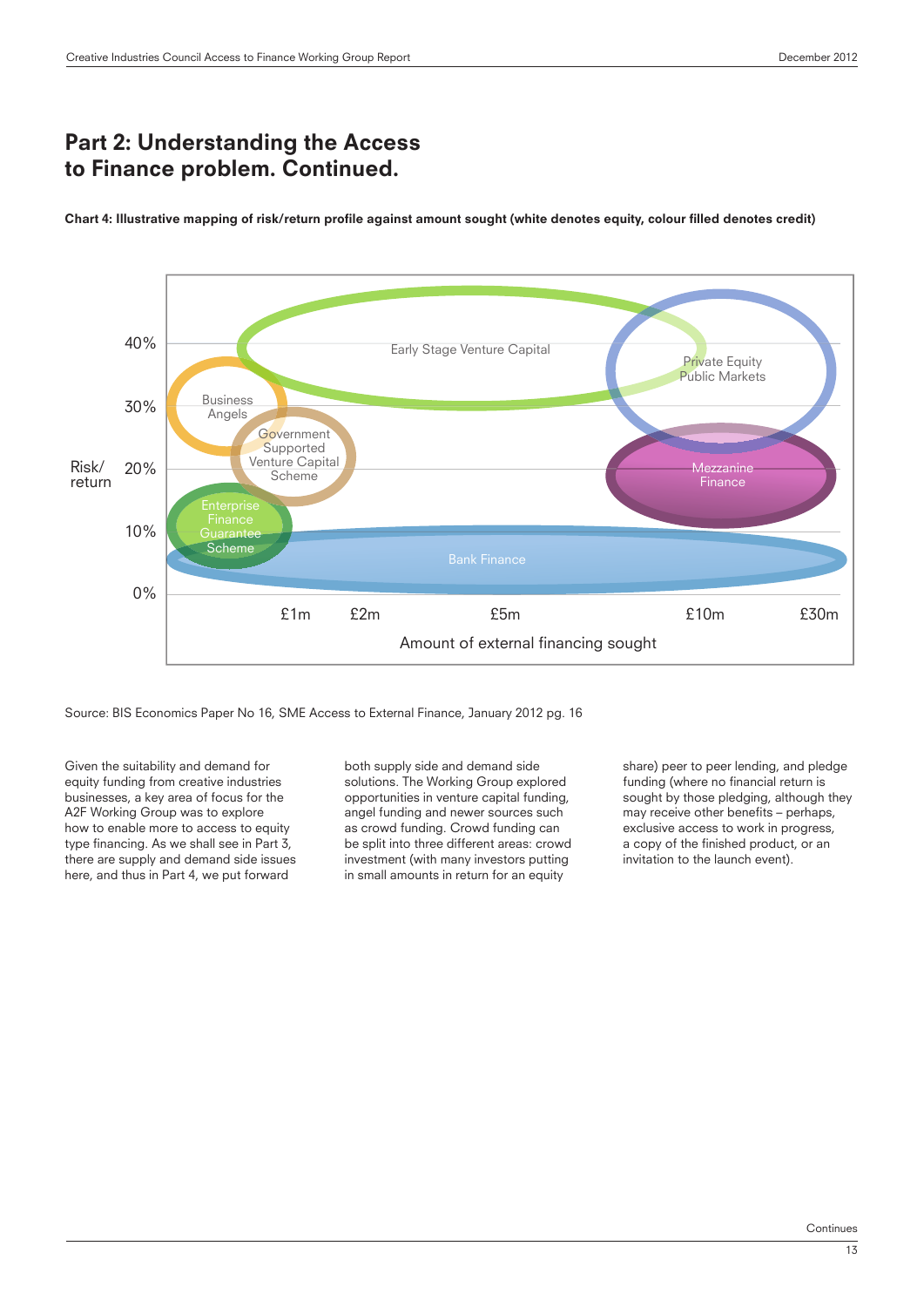# Part 3: Understanding the problem: drivers of structural market failure

This section considers the problems all SMEs have in accessing finance and then looks at the additional problems particular to SMEs in the creative sector.

### Problems that are common to all SMEs in accessing finance

The BIS economy-wide research on SME Access to External Finance identified the following issues:

- Imperfect or asymmetric information between finance providers and small businesses which manifests itself in a debt financing gap affecting businesses that lack collateral or track record
- The costs of distinguishing between high and low risk propositions (for creditors) or of due diligence (for investors).

Creditors address these issues by requiring borrowers to provide:

- Evidence of a financial track record and / or
- Collateral as security for the finance

This results in a structural credit funding gap for some new or young businesses that may have viable propositions but lack track record, collateral or both. As BIS research on economy wide SME access to finance says: 'It is difficult for the lender to distinguish between high and low risk entrepreneurs without incurring significant costs. To avoid the costs associated with gathering this information, lenders often require borrowers to provide evidence of a financial track record and / or collateral as security for the finance. This means, some young businesses with viable business propositions that lack a track record or collateral are prevented from raising the finance they need.' 37

Investors, meanwhile, simply don't invest when the (largely fixed) costs of due diligence are too high relative to the amount of investment sought, resulting in an equity financing gap affecting SMEs

seeking between £250,000 and £2m of equity finance:

 'It is widely recognized that an 'equity gap' exists in the provision of modest amounts of equity finance to SMEs. This is also due to asymmetric information between the investor and the business on the likely viability and profitability of the business. Assessing the quality of SME proposals and associated risks is difficult and leads to the investor to incur transaction costs of undertaking due diligence. These transaction costs are generally fixed and do not vary generally between £20,000 - £50,000. They are therefore higher as a proportion of the investment deal size for smaller investments, and for a small investment in a technically complex company, the costs can easily account for 10 per cent or more of the investment. This results in a structural gap in the market where investors and risk capital fund managers focus on fewer, larger investments in more established (lower risk) businesses at the expense of early stage venture capital. This leaves potentially viable businesses with growth potential not being able to obtain equity finance.' 38

### This analysis points to the following solutions for all SMEs:

- Improve the quality of and access to information and driven analysis of SMEs.
- Help with lender risk assessment / investor due diligence costs.
- Improve SMEs' ability to showcase their financial track record.
- Provide collateral on loans for (viable) businesses that lack it.
- Provide or incentivize equity funding into the gap for (viable) businesses.

As the factors driving market failure are interrelated, so are the potential solutions:

Access to better quality information would bring down lending or due diligence costs; contributing to these costs would lead to more assessments being carried out and thus help drive an increase in better quality information. But for the Government to provide collateral on loans for viable businesses that lack it would simply shift the 'information problem' ("which businesses are viable?") from the creditor to the collateral scheme, or from the investor to the equity scheme.

The Government is bringing forward a number of initiatives to address these economy-wide issues, so this report simply notes the most relevant of these, and how they can work (or work better) for creative industries SMEs in the following section (Part 4).

Additional problems in accessing finance that particularly affect SMEs in the creative sector

These additional problems can be summarized as follows:

- The lack of official data and the great variety of different sub-sectors within the creative industries.
- The lack of a recognised framework to help financiers assess skills and business abilities.
- The difficulty of predicting whether future creative products will be successful.
- The lack of a recognised framework to assess IP and business value, and business models.
- Lack of collateral, making debt finance hard to raise.
- Inadequate information about the sector and the relative cost of doing due diligence on small investments, making equity finance hard to raise, while debt finance is unsuitable for many creative content businesses owing to their risk profile.

37 BIS Economics Paper No 16, SME Access to External Finance, January 2012 pg. 9 38 BIS Economics Paper No 16, SME Access to External Finance, January 2012 pg. 9 - 10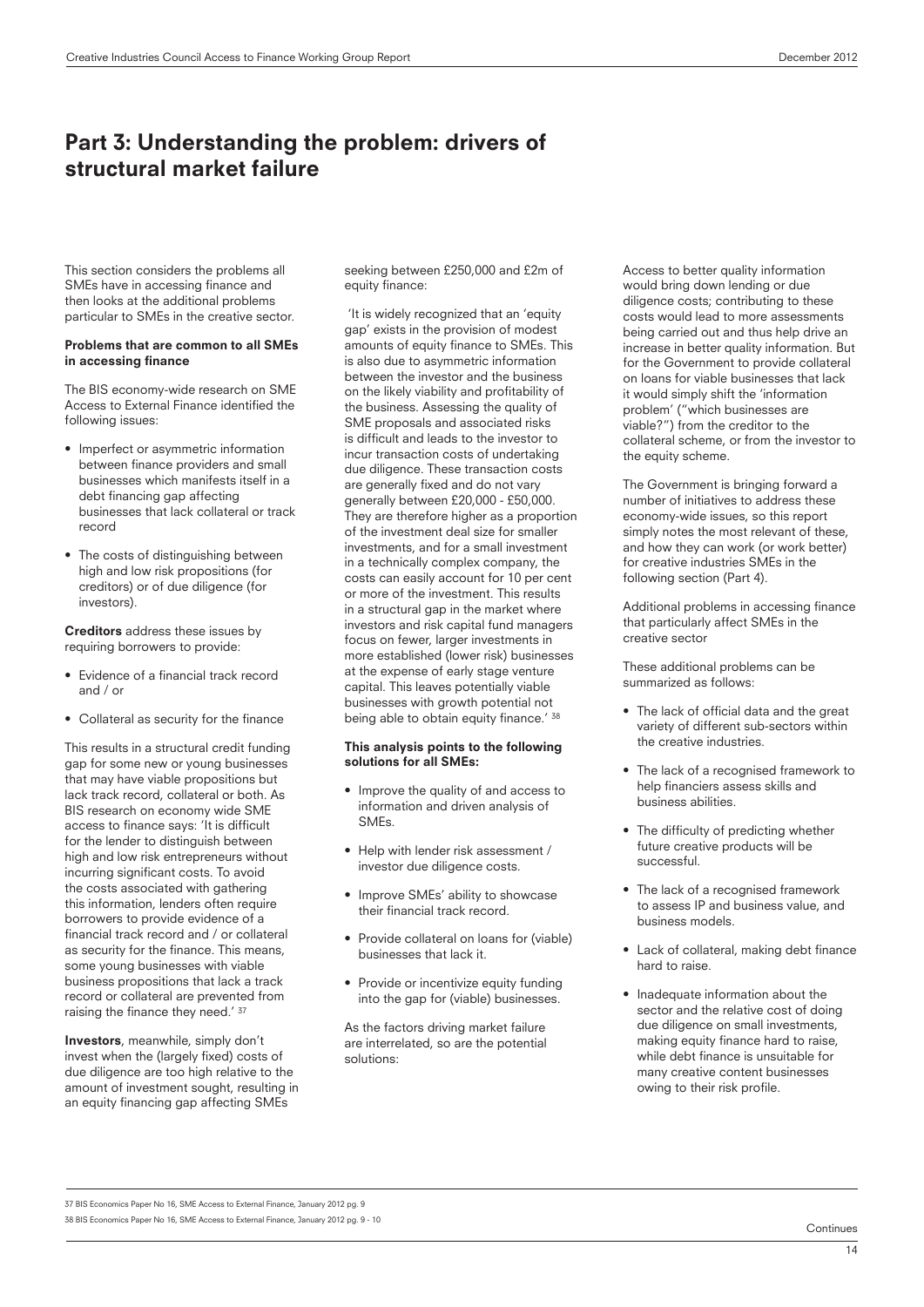# Part 3: Understanding the problem: drivers of structural market failure. Continued.

• Fear: too many financiers fear that creative entrepreneurs are more focused on creative success than commercial success.

Several studies and research papers have aimed to identify the particular factors that contribute to market failures in the creative industries, including the 2011 BIS and DCMS creative industries access to finance study, the Work Foundation's paper, several EU papers and studies and the 2011 Demos Risky Business Research. Many of the problems that confront SMEs in the creative sector are simply more acute forms of the issues that face all SMEs set out above. What follows, therefore, is a re-statement of the economy-wide drivers of market failure, further analyzed to identify the drivers of additional market failure in the creative industries.

- Imperfect or asymmetric information.
- The costs of distinguishing between high and low risk propositions (creditors) or due diligence (investors).

These two interrelated issues are a greater problem in the creative industries for the following reasons:

- 1. Lack of data: This is undoubtedly a greater problem for the creative industries than most other sectors of the economy.
	- I. The sector is underreported in official data, not having a presence either in the top level 'sectoral' distinctions of ONS data, nor being examined as a distinct sector in Government departments on research programme. <sup>39</sup>
	- II. This in turn means the sector is under researched by the private sector, both academics and commercial analysts. <sup>40</sup>
- III. It is made up of many sub sectors, each represented by different (sometimes multiple) associations and trade bodies. While some of these bodies regularly research and report on their part of the sector, overall sector driven research is patchy.
- IV. Lack of a framework to assess business leader's skills and talents (as one financier asked: how are we in a position to judge if someone is a good filmmaker?)

The A2F Working Group's view is that improving the quality and frequency of reporting on the businesses that operate in the sector could be transformative.

- 2. Greater uncertainty about the viability of these businesses. 41 Past success is no guarantee of future success for businesses in this sector. As one record label boss says: 'We're not trying to sell music that customers want; we're trying to sell new music that they don't yet know they want.' 42 While this may echo Henry Ford's 'If I had asked my customers what they wanted they would have said faster horses,' the distinguishing factor for some creative industries businesses, especially creative content businesses  $i$ e·
	- I. The frequency with which creative content business bring new products to market.
	- II. That the potential success of each of these products is inherently unpredictable, with past performance not necessarily a guide to future success (how to predict that a game where angry birds explode pigs, or a film about a stammering king, would be successful?) <sup>43</sup>

3. The difficulty of valuing intangible assets such as IP.

It is difficult to value IP as a balance sheet asset. The EU Commission's recent Green Paper on Unlocking the potential of cultural and creative industries specifically cited the problem of valuing copyright as an asset. 44 This, combined with the risk of investing in a 'hit' or 'flop', results in some investors remaining 'unwilling to consider creative industries as an investment asset class.' 45

### **Creditors**

#### • Requiring borrowers to provide evidence of a financial track record

BIS / DCMS research shows that for creative industry businesses, longer financial relationships between creative industries businesses do not reduce the likelihood of rejection or discouragement.

### • Using collateral as security for finance

Creative content businesses are much more likely to lack collateral within their businesses, as their assets are likely to be intangible (IP) rather than tangible (machines, physical stock, a property, a patent).

The investment funding gap common to almost all SMEs arises because the costs of due diligence and deal making are uneconomic where only modest amounts of finance are being sought. Discussions with equity investors confirm their 'sweet spot' is for investment in businesses that already have a turnover of between £2m and £5m. 46 These specialist investors have expressed to us their concerns that small creative industries businesses with potential to scale, (especially those with high risk profiles which make them unsuitable for credit funding), are unable to access early stage funding to grow to the level where they become a viable proposition for venture capital investors.

- 41 BIS and DCMS Access to Finance for Creative Industry Businesses Final Report May 2011 pg. 4
- 42 Demos, Risky Business, October 2011 pg. 42

- 44 Green Paper, Unlocking the potential of the creative and cultural industries, EU Commission, pg. 11 45 Work Foundation, Staying ahead: the economic performance of the UK's creative industries, pg. 157
- 46 Demos, Risky Business, October 2011 pg. 45

<sup>39</sup> Demos, Risky Business, October 2011 pg. 99 - 115

<sup>40</sup> Demos, Risky Business, October 2011 pg. 99 - 115

<sup>43</sup> Demos, Risky Business, October 2011 pg. 44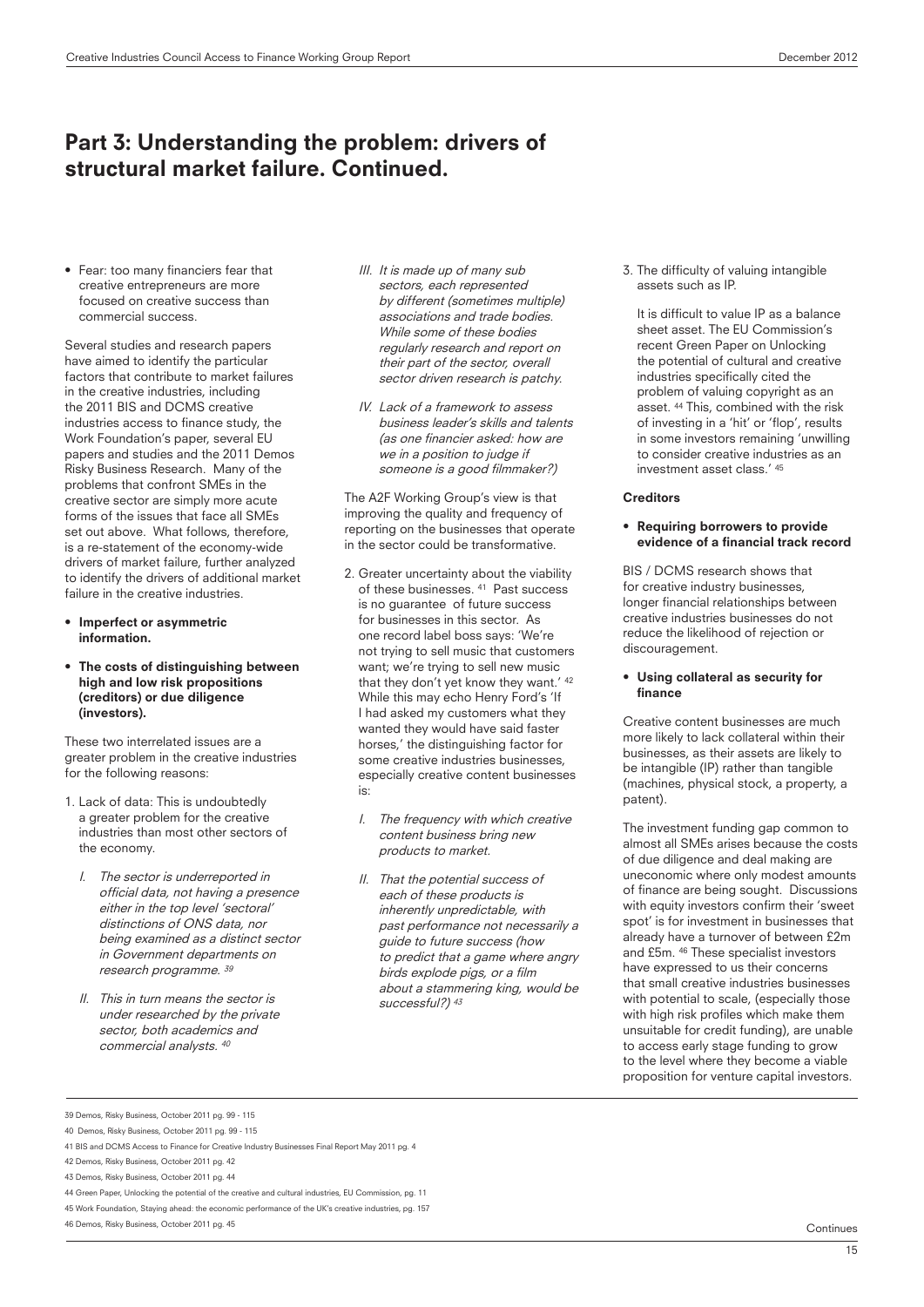# Part 3: Understanding the problem: drivers of structural market failure. Continued.

The 'bottom up' view of this from a chairman of several early stage creative businesses is that the biggest gap is at the series A stage (i.e. external investment after seed funding) where businesses are looking to raise around £1 – 3 million as working capital and growth finance. In his view, 'traditional VCs have retreated to later B or C rounds where the growth of the business had progressed further and the risk is lower.' As a 2006 BOP / Pembridge report says 'the real challenge for growth in this sector is not start ups or early-stage businesses, but established SMEs aged three years and older… in the turnover range £300 – 400,000, with perhaps 8 – 10 staff… the potential return on investment could be greater if public intervention were focused on helping that small number of the 'stuck' SMEs that are serious about growth to move onwards and upwards.' 47

Research has identified further finance issues particular to the creative SME sector, as follows:

### Supply side (financiers looking to fund the sector)

- EU research suggests that there is a problem of "investor readiness" as financial institutions lack knowledge of these sectors, often fail to understand the risk profiles and are not ready to invest in building up the expertise required. 48
- A lack of financier understanding of the sector: the perception is often of general 'riskiness', with no systematic framework to assess and distinguish between different parts of the sector, different business models and different risk factors.

• Angel investors do not, in the words of one expert, 'recognize the creative industries as a sector. Of 26 networks of angel investors around the UK, covering about 6000 investors, as well as syndicates and groups of angels… Only one specifically targets investing in creative industries businesses (the CAIN Creative Arts Investment Network) even though all angel networks are investing widely in digital media and content. Greater market intelligence would encourage other investors and provide an important basis for valuation of creative industries deals.'

### Demand side (creative businesses pitching to financiers)

- Creative industry business owners lack 'credibility' with finance providers.
- Creative industry business owners have a mixed awareness, and understanding, of finance.

### Perceptions of the sector as risky

This factor operates on both the supply and demand side.

• On the supply side, the stereotype is of a creative entrepreneur more motivated by art than profit: The BIS / DCMS creative industries research describes it in economic terms as concern about a 'Misalignment of interests between these CIBs and finance providers.' (Concern that CIB owners are preoccupied with the creative process rather than commercial objectives may lead to a situation of moral hazard where the failure to adhere to commercial objectives, after the finance is received, increases the risk to the finance provider).

• On the demand side, the sector is perhaps more comfortable celebrating creative rather than business success, with the 'Nobody Knows Anything' myth of unknowable success generated by a genius with a Midas touch, too often offered up as the explanation for (business) success, in place of rigorous analysis of the contributing factors.

This issue was thoroughly discussed in Demos' Risky Business report that showed that, contrary to these perceptions, overall business survival outcomes in the sector slightly out perform the rest of the economy. The key point for the purposes of this report, is not that the sector is, or is not, 'risky' but rather that, as in other sectors of the economy, the businesses within it display a range of risk profiles, from the low risk (an agency model) to high risk (a developing a new TV show or game). What is needed is for the sector to more fully explore these questions, so that financiers can develop frameworks that identify and assess different business models, assets and risk profiles, isolating those where uncertainty is inherent from the rest, and developing finance solutions as appropriate.

47 Laura Clayton at BOP and Hugh Mason at Pembridge Partners LLP, The Financing of UK Creative Industries SMEs, July 2006, pg. 11 48 European Commission Paper, Creative Europe – A new framework programme for the cultural and creative sectors (2014 – 2020),

http://eur-lex.europa.eu/LexUriServ/LexUriServ.do?uri=COM2011:0786:FIN:EN:HTML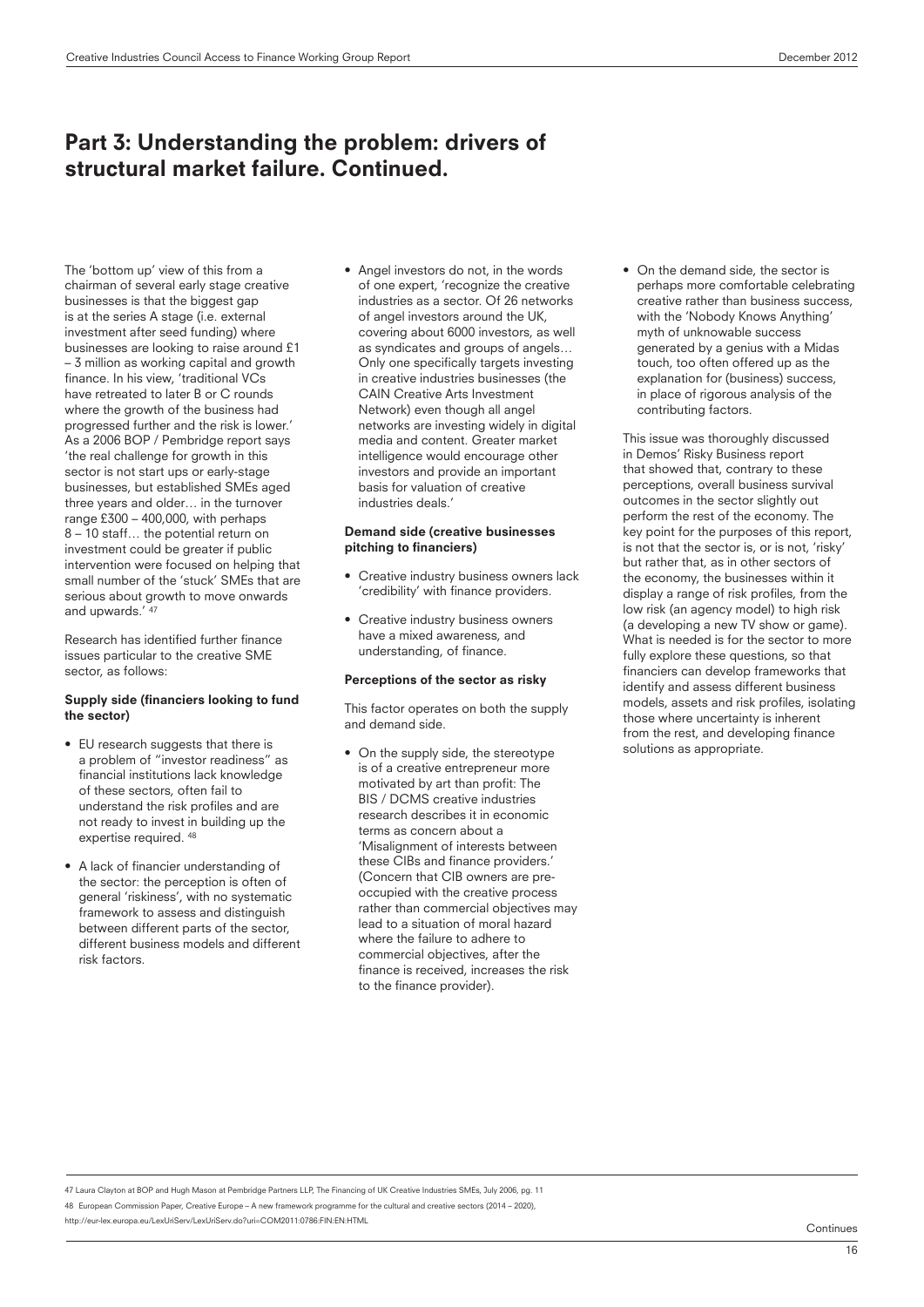# Part 4: Potential solutions and recommendations

Access to finance, and the right type of finance, is a key issue for small and medium sized creative content companies. The above evidence and analysis points to possible solutions in the following areas:

### Forget traditional banking, instead create a better understanding of the availability of other avenues for investment.

Traditional business lending by banks to SMEs operates on the basis of 'knowable' risk. Creative content businesses that deal in 'unknowable risk' need to understand they need investment, not credit, in order to scale. Financiers, particularly investors need to understand there is under resourced talent, and therefore growth opportunities in this sector. The international marketplace is growing rapidly bringing both opportunity and competition. Unlocking investment from the private sector is the key to transforming this sector, therefore the sector and Government must work together to encourage the sector and financiers to embrace the opportunities of the new world, improving understanding of business models and finance, changing attitudes to risk and portfolio investing, and enabling new forms of funding.

### Recommendation 1: Government and industry to work together to enable new funding solutions and champion investment opportunities in this sector.

I. The Government to consult with the FSA and quickly introduce an enabling legal framework for crowd funding, showcasing the opportunity to both businesses and investors to create momentum.

II. Task Creative England to work in partnership with the relevant bodies in Scotland, Wales, Northern Ireland and industry to ensure better co-ordination of schemes and information and to implement the following recommendations.

The Working Group believes serious consideration should be given to the potential for engaging new investors through crowd-funding and peer-topeer lending innovations for the creative industries. These platforms offer individuals with modest assets, who are not currently receiving a good return from traditional retail financial products such as ISAs, the opportunity to put some of their money to work. To enable such investment potential for the creative industries and the rest of the economy, we urge the Government to introduce a suitable regulatory framework, to reassure and encourage investors, as the US has done in the recent JOBS Act.

There are lessons the UK can learn and apply from the US lead: The US Federal Government used speed of action, and high profile championing of the initiative by the President, to set a clear direction of travel and create momentum. This strongly signals to individuals with assets that they should consider invest in small and new businesses and to businesses to seek this new source of funding, with Forbes describing it as 'the Act to jump start the jobs market' 49 and Time magazine as 'a giant step for entrepreneurship in America.' 50

As discussed in Part 2 all types of business (fast growth / steady growth, sole trader / micro / small / medium) have a contribution to make to economic growth and job creation. Like other sectors of the economy, there are a large number of sole traders and micro

businesses, most of which have relatively modest access to finance needs and a smaller proportion of businesses with the potential for fast growth that need, or will need, a different magnitude of funding to fulfill their promise. And businesses with different business models will be better suited to different types of funding.

Our view is that fostering a coherent and integrated approach will give the best chance of enhancing the sector as a whole, as well as the best chance of identifying those few but important businesses with fast growth potential. The Government should work with Creative England to come up with an effective bid to the Regional Growth Fund to enable the recommendations of this report to be implemented.

Government to work with the sector to become more 'creative industries friendly' by improving existing (and developing new) interventions.

Recommendation 2: The sector and Government to work together to improve existing business financing interventions and make the most of new ones.

In particular:

- I. Implement Recommendations 2a and 2b of Boosting Finance Options for Business as a matter of urgency, and in doing so ensure that the new body has specialist expertise in the creative industries.
- II. A coordinated initiative lead by sector experts to review all existing finance support schemes (such as the EFG, ExEFG, RGF, ECF, EIS, SEIS, NLGS and BFP as well as the patent box and R&D tax credit) and come up with practical recommendations for how those with the best potential for the creative industries can be improved; to be implemented by Government.

49 http://www.forbes.com/sites/work-in-progress/2012/04/05/jobs-act-to-jumpstart-the-job-market/

50 http://business.time.com/2012/04/06/the-jobs-act-signing-a-giant-step-for-entrepreneurship-in-america/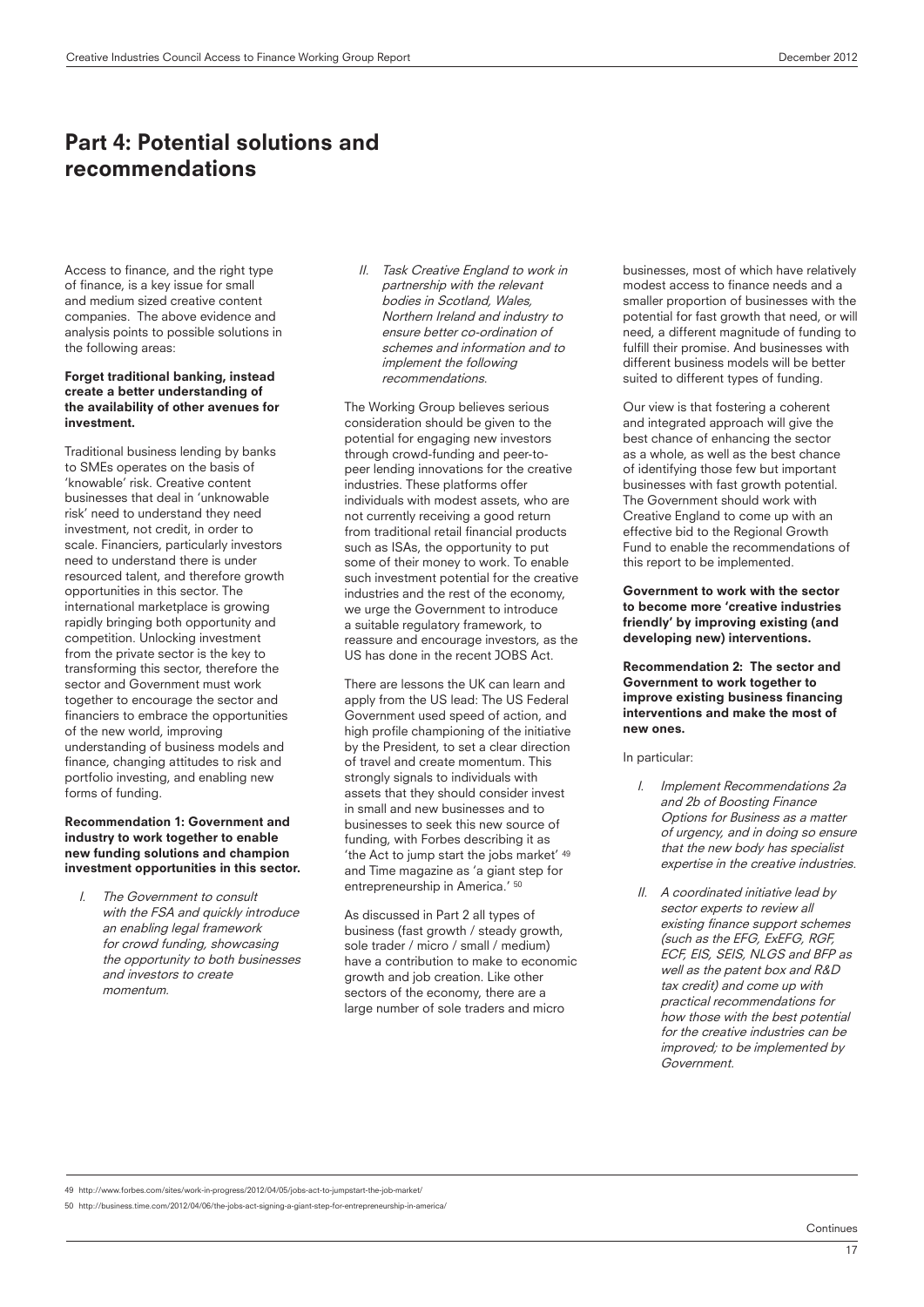- III. Sector experts with Government to look again at existing investment funds such as the London Technology Fund, Creative Capital Fund, Regional Venture Capital Fund and Business Growth Fund, and ask them to focus on the creative industries sector, and seek matching funds for their investments.
- IV. Sector bodies and financiers to work together to bid for a share of the £100m of the Business Finance Partnership (BFP) that has been allocated to stimulate innovative and sustainable forms of finance that can reach smaller businesses for funding innovations targeted towards creative industries businesses.
- V. Subject to negotiation between the EU Commission and Member States, for an appropriate body or consortium to bid for these funds to run a finance guarantee scheme for the creative industries sector in the UK
- VI. Individual sector bodies to explore ways of stimulating new sources of private funding and share lessons of success.
- VII. Creative England to convene the relevant partnerships to better coordinate and promote funding initiatives for SMEs; providing clear accessible guidance to businesses in the sector on what support is available, appropriate and from what organization.

Boosting Finance Options for Business growth noted that 'businesses themselves need to be better enabled to be better consumers of finance. Government can start by clearing up the 'alphabet soup' of business support schemes, learning from countries that do it well.

We endorse this view and call on the Government to implement BFOB's Recommendations '2a: Improve communication of Government support programmes through the creation of a single brand for its interventions.' And '2b: Responsibility for delivery of Government Access to Finance programmes should be consolidated into a single delivery agency.' This single entity could provide more effective delivery of the full range of existing Government programmes (the EFG, ExEFG, RGF, ECF, EIS, SEIS, NLGS and BFP) through the creation of a 'onestop shop'. Additionally such an agency could ensure that the objectives of each intervention lead to coherent outcomes as a whole. 51

The sector reports that some specific characteristics of creative content businesses excludes these businesses from schemes that are working well in other sectors to incentivize funding, for example music businesses are frequently based on retained IP and this currently excludes them from using the EIS.

Additionally a key issue we have identified is the funding gap: the lack of finance available for businesses with a turnover of below £2m, seeking funding after start up rounds (which are supported by the SEIS and EIS). These 'Series A' funding rounds are still too small value to attract VCTs.

The range of interventions available ought to offer solutions to both these issues. Therefore the sector should lead a coordinated project to review all the current interventions, and bring to the Government specific recommendations for changes and tweaks which will to ensure they work for this sector. For example, the sector led review should examine the many publicly–backed venture capital funds in the UK, 52 and advise the Government on how it can focus the most appropriate on the creative industries sector where the Series A funding gap is most acute.

In order to increase the level of match funding a key issue is to reduce the level of bureaucracy, and strings, attached to these funds.

We welcome Recommendation 8 in Boosting Finance Options for Business: 'Government should explore the potential for the Business Finance Partnership to make commercially attractive investments in the following:

- Online Receivables Exchanges
- Mezzanine Loan funds; and
- P2P lending platforms'

We also welcome the Government's response that, 'The Government intends to invest up to £700m in seven short listed loan funds that can lend directly to mid-sized businesses through the Business Finance Partnership (BFP). The Government also allocated an additional £200m to the BFP.' and 'the Government supports the aim to use the BFP to stimulate innovative and sustainable forms of finance that can reach smaller businesses. The Government has allocated £100m of the BFP to invest through non-traditional channels that can reach smaller businesses, which could include peer-to-peer lending as well as mezzanine loans and asset-based finance. The Government will request proposals for investment in May.' 53

We also note and welcome EU activity in this area, including the possibility of a finance guarantee scheme for businesses in this sector from 2014 onwards which may bring another opportunity to enable crowd funding and micro financing. And we welcome Arts Council England's recently launched micro finance pilot scheme offering business development loans of £5,000 – 25,000 repayable over a maximum of three years. 54 Our Working Group noted that this approach is similar to the Princes' Trust Enterprise Scheme which has been running for many years, suggesting there may be opportunities to collaborate and share learnings.

51 Boosting Finance Options for Business, Report of industry-led working group on alternative debt markets, March 2012 pg. 18 - 19

54 http://www.artscouncil.org.uk/news/arts-council-news/micro-finance-scheme-creative-entrepreneurs/

<sup>52</sup> Capital for Enterprise Ltd: Overview of publicly backed venture capital and loan funds in the UK, January 2012.

<sup>53</sup> Boosting Finance Options for Businesses: Government response to the industry taskforce, Developing new financial products, pg. 5, 19 - 21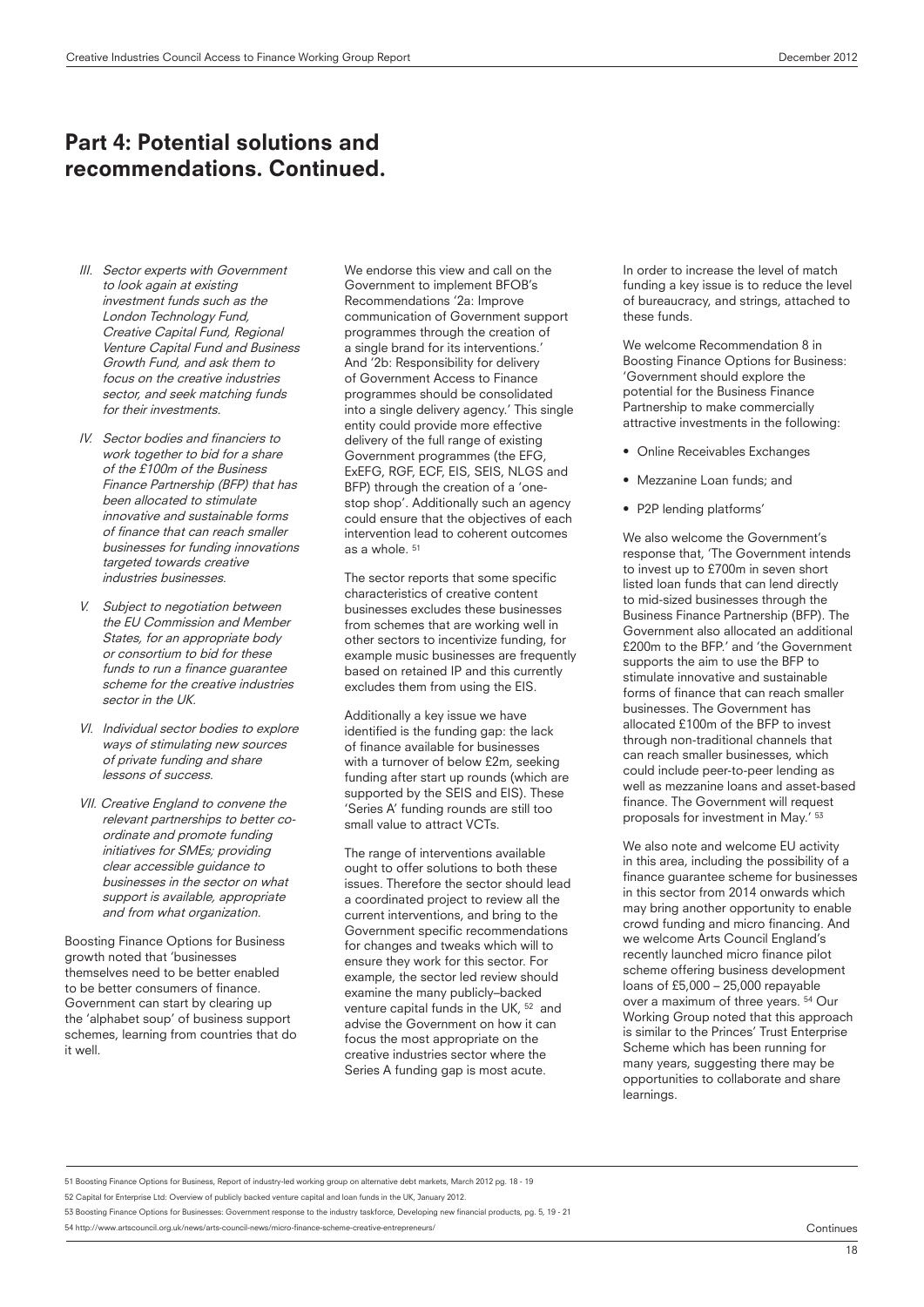The Working Group notes that some parts of the creative industries have been adept at building new and direct relationships with potential funders, and would encourage the sector trade bodies to share ideas and approaches. We are thinking here in particular of the British Fashion Council (BFC)'s Vogue Fashion Fund and relationships with Coutts, HSBC and Lloyds which fund investment into young fashion labels mentored by the BFC. In addition A2F Working Group welcomes are new private sector initiatives: for example, Telefonica's O2 has opened their own digital businesses accelerator, Wayra, in London, one of ten the company has launched globally. 55

The above is a long but not exhaustive list of the many economy wide and sector specific initiatives, public and private, offering or enabling finance. For example there is also support available from the Technology Strategy Board and sector lead initiatives run by trade bodies. There is a danger here of duplication and confusion so work to encourage co-ordination and improvement of the support available, as well as advice and guidance to businesses and financiers is essential.

### Help businesses to understand the value of the IP they own – improve the information and understanding between the creative and financial communities

The evidence we reviewed demonstrated two core problems that creative content businesses (the demand side) frequently encounter when looking for finance: (1) they are not clear about what type of finance they need and (2) they are unclear on how to present themselves and their business to potential financiers and investors.

There are similar inadequacies on the supply side: a paucity of sound market intelligence available to investors, particularly with regard to creative content businesses and those where IP assets are core to the business model. Unlike other sectors of the economy, financier understanding of the risk profiles of the sector is weak, and specific expertise to develop frameworks to assess value, risk or project potential is lacking.

### Recommendation 3: Supply side: Sector experts, HEIs, research bodies and financiers to work together to improve investor readiness and understanding of the sector.

In particular to develop and provide guidance on:

- I. Frameworks for assessing business models and project success.
- II. Frameworks for assessing when and how it is (and is not) possible to value creative IP with a view to generating a Statement of Recommended Practice (SORP).

Jenny Tooth, Director of the British Business Angels Association says: 'angel investors generally have a range of perceptions and misconceptions around creative industries entrepreneurs that affects their willingness and approach to investing. In parallel with a programme of investment readiness for creative business entrepreneurs it is important to also organize a programme of investor awareness and capacity building to increase their understanding of the potential of creative industries business and increase the level of overall angel deals in creative industries businesses. There are 26 networks of angel investors around the UK, covering about 6000 investors, as well as a number of syndicates and groups of angels.

These offer a key entry point to reach angel investors. Angel networks can provide an important forum for access to investors, as well as investment readiness support. There is only one angel network currently specifically targeting investing in creative industries businesses: Creative Arts Investment Network (CAIN) <sup>56</sup> which is specifically focused on film and performing arts, however all angel networks are investing widely in digital media and content.'

### Recommendation 4: Demand side: Sector to work together to improve investment readiness and understanding of finance among creative industries businesses, enabling them to think beyond the banks, and beyond credit.

In particular, Creative England, in collaboration with Creative Scotland and other relevant agencies in the home nations, should co-ordinate and, where necessary, lead work to support the growth of creative content businesses by:

- I. Emphasising the importance of business skills and business planning to achieve investment and growth
- II. Promoting programmes to teach and nurture these skills (in collaboration with Creative Skillset and CC Skills)
- III. Working with the main accountancy bodies (ACCA, ICAEW and ICAS) to build on their commitment in BFOB to 'create a shared scheme specifically for those accountants that offer advice on finance for smaller businesses' <sup>57</sup> to enable and encourage accountants to develop specialisms in the creative industries.

55 http://blog.o2.co.uk/home/2012/03/wayra-comes-to-london-o2-opens-doors-to-uk-academy.html 56 www.cainuk.com

57 Boosting Finance Options for Business, Report of industry-led working group on alternative debt markets, March 2012 pg. 18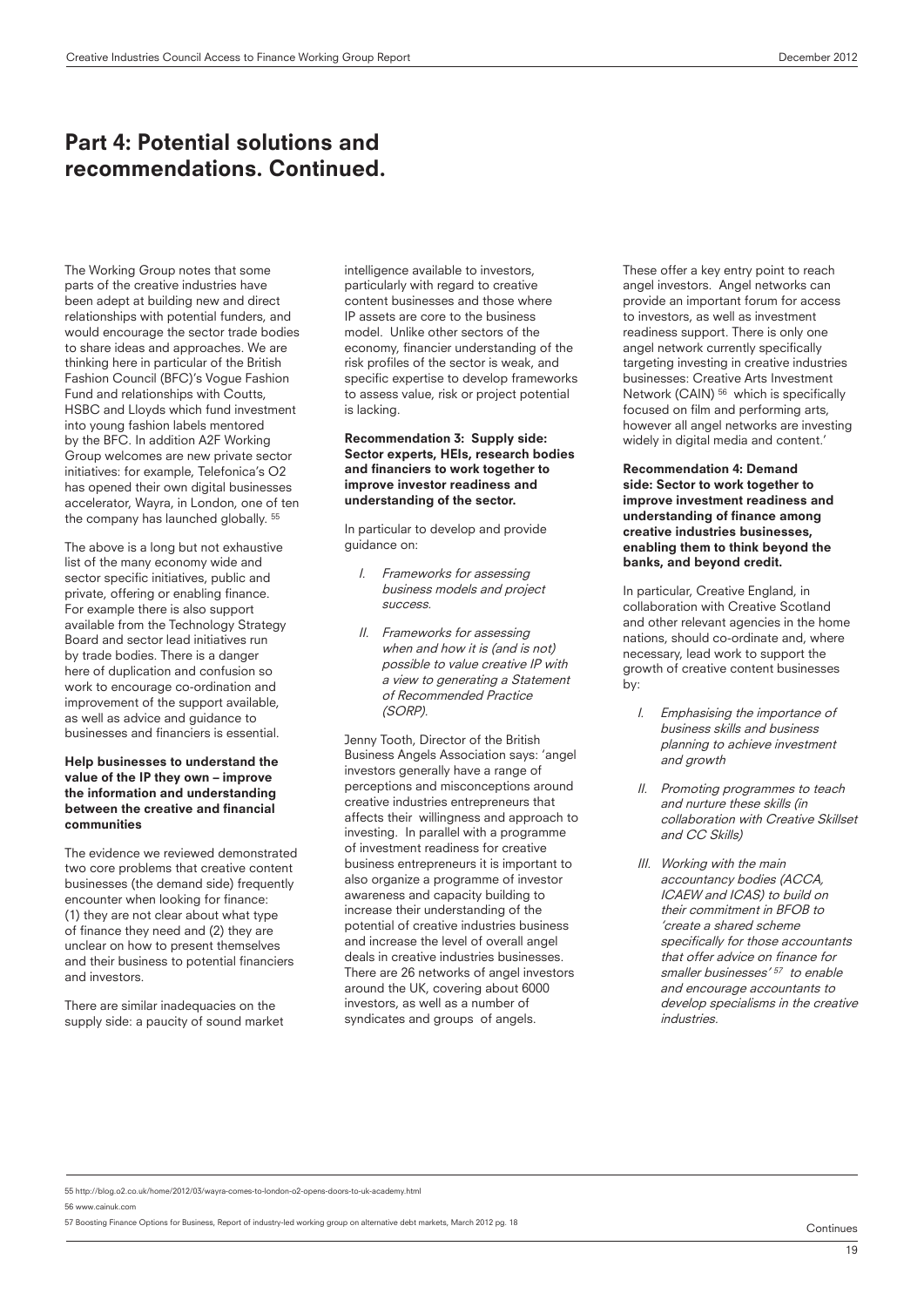- IV. Promoting 'Investor Readiness' programmes to improve understanding amongst investors of this sector; and an 'Investment Readiness' programme for creative industries businesses
- V. Building and extending networks between creative industries businesses and financiers, particularly angel investor networks

The need for these proposals is highlighted by the BFOB report which says that, across the economy, 'only one in four (23 per cent) of those responsible for making finance decisions in SMEs has a financial qualification or financial training; for SMEs as a whole, a minority have a financially trained person… Alongside this lack of in-house expertise, there is also a failure to source external advice: only 9 per cent of SMEs sought advice when seeking an overdraft and 16 per cent of SMEs seeking a bank loan sought advice.' 58 We therefore endorse Recommendation 1 of the BFOB report which calls for the introduction of a Business Finance Advice Scheme. 59

A 2006 Study, 'The Financing of UK Creative Industries SMEs' suggests that 'greater awareness of the need for business planning in SMEs could help to establish their credibility when seeking finance.' 60 While the businesses in this study were biased towards growth <sup>61</sup> just 35.9 per cent of them had a formal business plan, with 34.9 per cent having 'some ideas written but not a formal plan' and 29.2 per cent having no business plan at all. 62 The sector by sector analysis in the same report showed that there was wide variation, with 46.3

per cent of the design businesses and 40.6 per cent of film and TV businesses having a formal business plan, but just 28.9 per cent of music businesses. 63 As the authors suggest from their analysis 'the low use of business planning by SMEs in this sector may be a significant factor impeding growth.' 64

#### Improve the data

A recurring issue throughout our work has been the paucity of data to assess risk, understand business models, make investment decisions, and have a clear picture on the performance of the sector as a whole. As discussed in Part 3, this is one of several inter-related issues that contribute to market failure in this sector and must be urgently addressed.

Jenny Tooth, Director of the British Business Angels Association says: 'statistics gathered from angel networks by the British Business Angels Association (BBAA) do not show the full picture of angel investing and investments are cutting across a range of sectors including ICT telecoms; retail; business services. Angel investors are clearly investing in creative industries but they do not recognise this as a sector for investment. Better gathering of statistics related to the key creative industries sub-sectors would be extremely useful. The same applies to VC investing since British Venture Capital Association does not collect stats on creative industries or its sub-sectors. Since we know a great deal of investing is currently taking place in the creative industries such statistics could be instrumental in encouraging greater market intelligence and to encourage other investors to invest in creative industries businesses, it would also provide an important basis for valuation of CI deals.'

The tendency of creative business sectors to claim exceptionalism and present themselves as unique and unknowable is self-defeating; it militates against the collection of solid and comparable data and leaves the sector with little compelling information and analysis with which to attract finance. The view of the Working Group is that at least some of the key challenges can be addressed speedily and at relatively low cost and that this has the potential to be transformative.

Recommendation 5: Data, knowledge and frameworks – Government and the sector to work together to improve the data collection and availability on this sector, with both top down and bottom up measures.

In particular:

- I. The Government to adopt the recommendations of Hasan Bakhshi and Jeremy Silver's Data Measurement and Issues Report, in particular the need to review the definition of the 13 sectors in the creative industries, to ensure the statistical definition is keeping pace with the impact of technological and digital change, and sets up the suggested Technical Working Group (TWG).
- II. In a 'bottom up' approach to data, trade bodies to actively participate in the proposed TWG to identify opportunities for: standardization, aggregation and collaboration in their collection of data, and taking steps to address data gaps.

<sup>58</sup> Boosting Finance Options for Business, Report of industry-led working group on alternative debt markets, March 2012 pg. 38

<sup>59</sup> Boosting Finance Options for Business, Report of industry-led working group on alternative debt markets, March 2012 pg. 18 60 Laura Clayton at BOP and Hugh Mason at Pembridge Partners LLP, The Financing of UK Creative Industries SMEs, July 2006, pg. 2

<sup>61</sup> Laura Clayton at BOP and Hugh Mason at Pembridge Partners LLP, The Financing of UK Creative Industries SMEs, July 2006, Note, the selection of creative industries businesses in the study

was not random and is therefore not truly representative, the SMEs included in the data set put themselves forward as being actively interested in growth, or because they were nominated as such

by the public sector bodies and so is biased towards those companies that actively want to grow, pg. 4

<sup>62</sup> Laura Clayton at BOP and Hugh Mason at Pembridge Partners LLP, The Financing of UK Creative Industries SMEs, July 2006, pg. 8

<sup>63</sup> Laura Clayton at BOP and Hugh Mason at Pembridge Partners LLP, The Financing of UK Creative Industries SMEs, July 2006, pg. 11

<sup>64</sup> Laura Clayton at BOP and Hugh Mason at Pembridge Partners LLP, The Financing of UK Creative Industries SMEs, July 2006, pg. 8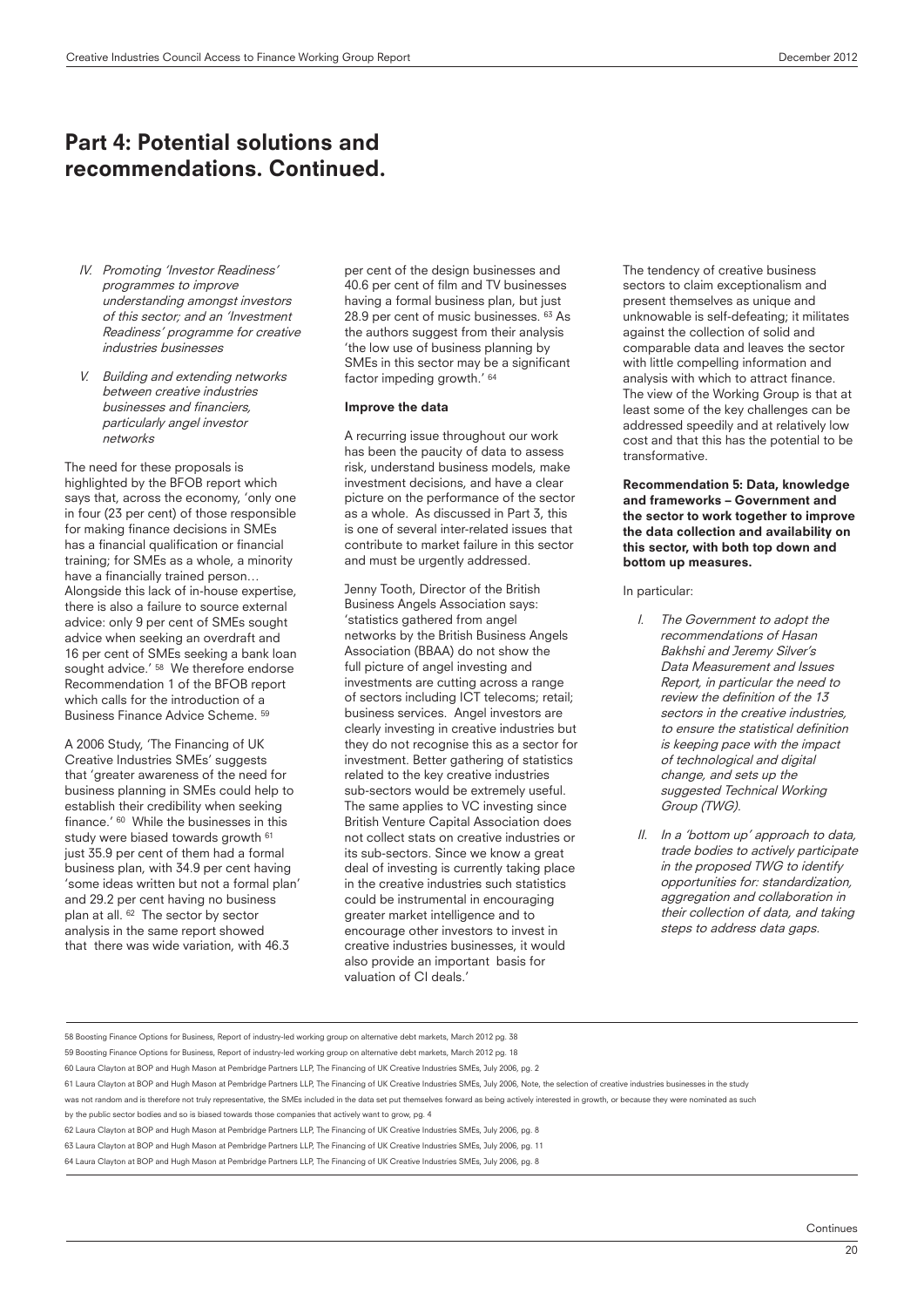- III. The Government to request the ONS does further work in this area in cooperation with the TWG, and provides funding for it, in particular grouping the existing or refined definition of the creative industries in all ONS data bases, prioritizing the Business Structure Data base in order (a) to enable independent and academic researchers to carry out detailed and comparative research of the sector and (b) for the sector to automatically be included in all studies in the Department of BIS economy wide research programme, for example, the regular Small Business Survey.
- IV. The sector to work together with the ONS and Government to understand and prepare for the European and UN process of continued Standard Industrial Classification (SIC) code revisions, to build a compelling case to present at all future international discussions and negotiations for expanding the International SIC framework to better serve this growing sector of the global economy.

The first issue is discussed more thoroughly in the Data Measurement and Issues report: the sector is concerned that, as technological change rapidly impacts the creative industries sector, the selection of which SIC codes are considered to be part of it is reviewed.

The Working Group encourages trade bodies that are not already collecting data to begin a regular (ideally annual) business survey of their sector and welcome the support expressed by several trade bodies that are already collecting data for the establishment of a data initiative to share best practice. This should be carried out through the proposed Technical Working Group.

There are some examples of good practice to build on; for example, the product line analysis that PACT uses in its annual 'Independent Production Sector Financial Census and Survey' that has been adopted by business in the sector to assess the profitability of specific projects within the business.

Grouping the existing definition in all ONS databases could and should be implemented immediately, it can be updated to a new definition if and when one is ready.

### Stay focused on the bigger picture, and strive to create an environment that is enabling to these businesses and competitive in the international landscape.

Creative content businesses suffer many of the same problems as other SMEs. However, as this report outlines, there are distinct challenges that require additional attention. However, the Working Group has kept in mind that the best source of funding for many creative industries businesses is trading and doing deals. As we saw in Part 2, across the economy only half of businesses use external finance and around 20 per cent are seeking finance at any one time.

### Recommendation 6: Help the UK's creative content businesses build assets and scale so that they can leverage existing success and attract a larger share of the international market to the UK.

For example, for many years one of the largest and most significant sources of investment into the creative content sector has been the public sector broadcasters. The A2F Working Group was keen to highlight the ongoing success of the Window of Creative Competition and Terms of Trade framework, both in enabling UK creative businesses success and in

delivering excellent British content. The A2F Working Group notes imaginative approaches to partnership with independent suppliers such as the BBC's online commissioning advisory group and Channel 4's Alpha Fund.

The A2F Working Group hopes that as part of the Government's Communications Review, these initiatives may evolve and develop to ensure their continued success for all creative content businesses in an era of technological change.

Moreover, if the UK is to attract a larger share of international investment into the country – and keep it here – the Working Group recognized access to finance it is only one of a series of inter-related challenges. The establishment of the Creative Industries Council as a joint approach between industry and two government departments – BIS and DCMS – demonstrates a real willingness by Government to support the sector as a driver of growth. The IP environment, tax and fiscal policy;, skills development, infrastructure and the general business environment all have a role to play. We discuss this in more detail in the Appendix below.

65 The Corporate Tax Roadmap (http://www.hm-treasury.gov.uk/d/corporate\_tax\_reform\_part1a\_roadmap.pdf) sets out the Government's general position in relation to taxing companies. A line on

general UK approach 66 Subject to State aid approval from the European Union

67 Next Gen http://www.nesta.org.uk/home1/assets/features/next\_gen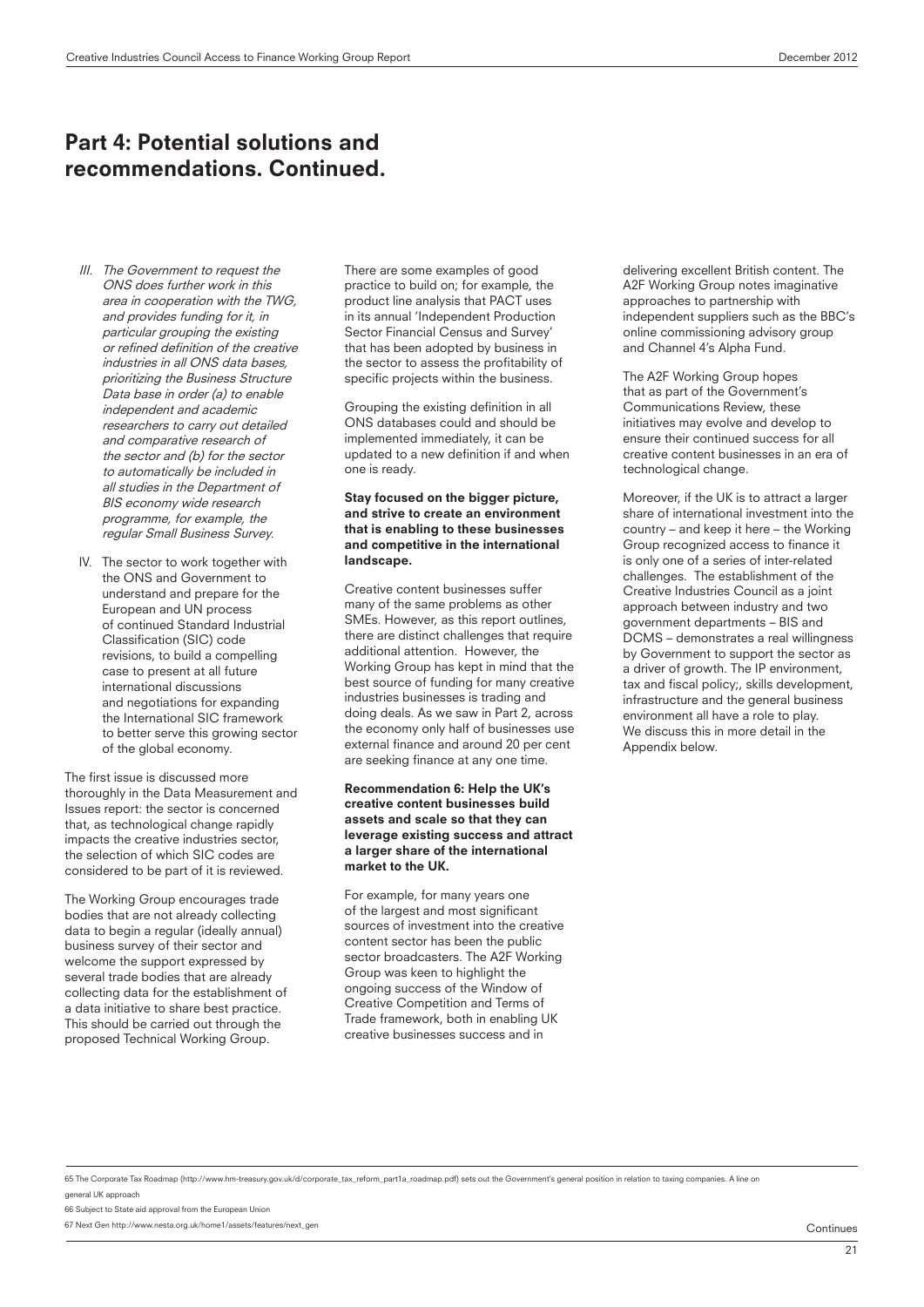# Appendix - The wider growth and global competitiveness context

Discussions and contributions to the A2F Working Group have highlighted the interrelationship of multiple issues which contribute to the overall health of the UK creative industries and hence its ability to attract and access finance. The Working Group believes that, with focus, in the next decade the UK could generate explosive growth within the creative economy measured by per centage of GDP, employees, tax, revenues and the share of the global industry.

The aim must be not just to enable businesses in the sector to grow, but to help them capitalise on that growth so that more of the IP value they generate benefits the UK economy and Treasury. In addition to finance, international investors look at how attractive the UK is compared to other countries in terms of: tax, skills and talent, IP, infrastructure and enabling exports.

What follows in an overview of the current state of play for each of these issues:

### A competitive tax regime

In terms of international competitiveness, an attractive tax regime is important. The A2F Working Group welcomes the Government's aim is to create the most competitive corporate tax regime in the G20 65 and its commitment to broaden and simplify the tax base in order to fund lower rates of corporation tax, providing businesses with the competitive and stable tax system they need to succeed.

In addition the original creation of IP benefits from a low tax regime in certain countries which are keen to attract content production e.g. Ireland, France, Singapore and Canada, to name a few.

Therefore The A2F Working Group welcomes the Chancellor's announcement in the Budget 2012 that, following consultation on design, the Government will introduce corporation tax reliefs for the video games, animation and high-end television industries from April 2013, 66 as part of a package of measures to support technological innovation and to help the digital, creative and other high technology **industries** 

### Skills and talent

While the creative and technological skills and talent nurtured in the UK are a driver for the sector's current international success, maintaining and improving on this is vital to enable the sector to build on its reputation, exploit the growing market opportunities and attract and retain businesses for the long term. Therefore, The A2F Working Group welcomes the Livingstone - Hope Next Gen report <sup>67</sup> and initiative and the Government's on going response to it, including the activities of the Skills Working Group which has already reported to the Creative Industries Council.

### IP should be protected and piracy reduced.

The A2F Working Group notes and highlights the importance of IP in value creation for creative content businesses in the sector. Therefore The A2F Working Group welcomes the Hargreaves Review process which aims to modernise copyright so that it better supports economic growth, and the current copyright consultation is all about making sure the Government acts on the best possible evidence in this area.

### A high quality national infrastructure

Overall, commitment is the key to success and therefore the A2F Working Group welcomes the Government's ambition to make UK Technology Centre of Europe. The Government commitment to superfast broadband by 2015 is a welcome, essential step to facilitate the widespread and low cost movement of content around the system and to foster a greater degree of user generated content, and local engagement.

In particular, The A2F Working Group welcomes the Chancellor's announcement in the 2011 Autumn Statement 2011, of a new £100 million Urban Broadband Fund (UBF) to enable up to ten Super-Connected Cities (London, Edinburgh, Cardiff, Belfast, Manchester, Birmingham, Newcastle, Leeds, Bradford and Bristol) to be created, and the further £50 million he announced in the Budget 2012 for a second phase of the Super Connected Cities initiative to support additional UK cities.

Nationwide access, take up and participation is important, therefore Working Group welcomes the additional support the Government is providing to ensure access in areas the market will not reach, including improving coverage of the mobile network where coverage is currently poor as the demand for mobile data increases, as well as its support for the Race Online initiative.